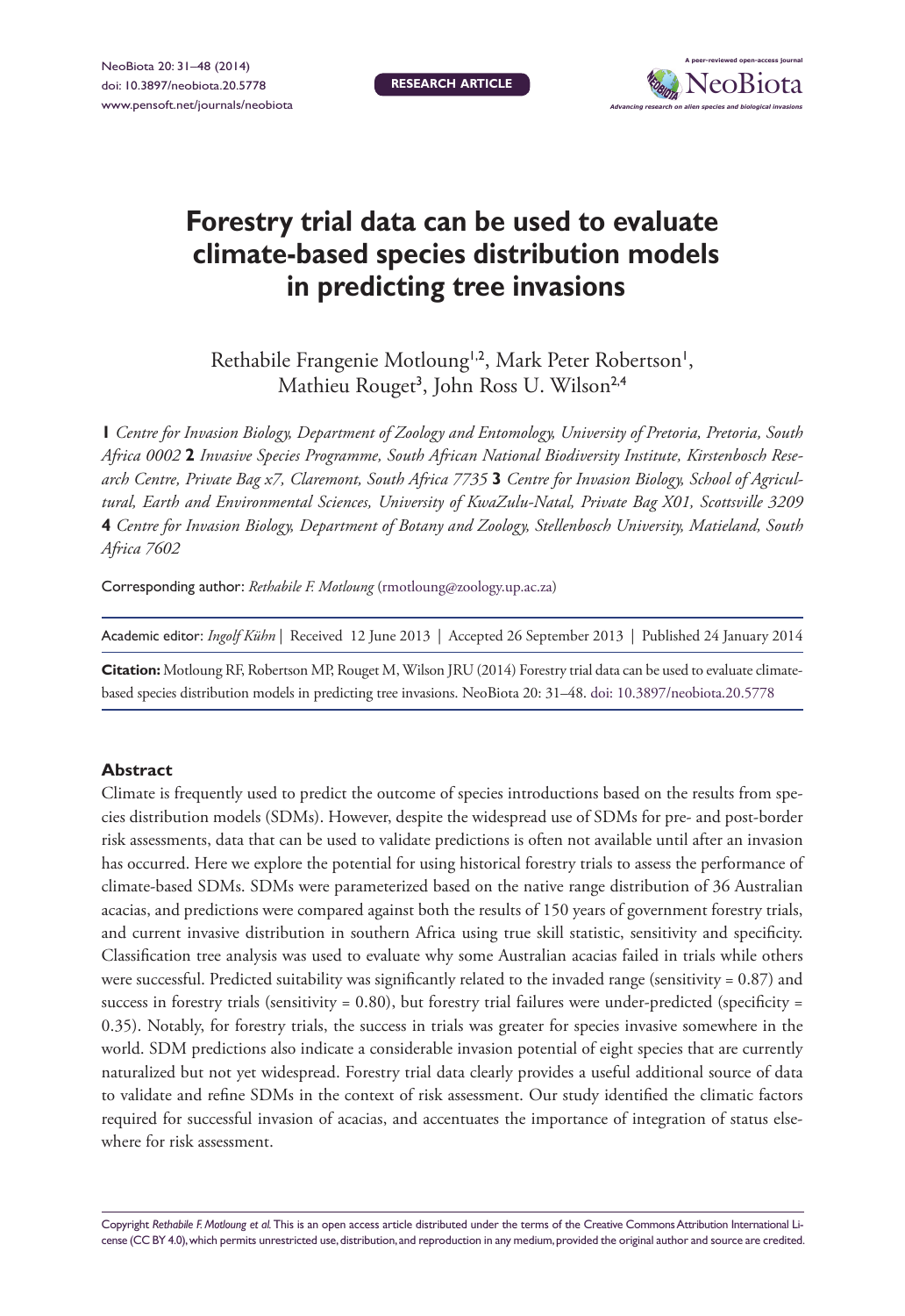#### **Keywords**

Species distribution models, model evaluation, Australian acacias, classification tree, forestry, alien trees, invasions, Southern African Plant Invaders Atlas

#### **Introduction**

Predicting which species will escape from forestry plantations and become invasive remains a challenge in invasion biology (Daehler et al. 2004). Such prediction is an essential requirement for proactive management (Ficetola et al. 2007). Propagule pressure, residence time, species traits, environmental factors, interactions of introduced species with the native species, and historical factors have all been indicated as drivers of invasion success (Castro-Díez et al. 2011; Křivánek et al. 2006; Lockwood et al. 2009; Pyšek et al. 2009; Thuiller et al. 2006; Wilson et al. 2007), with invasions from silviculture as no exception (Castro-Díez et al. 2011; Gallagher et al. 2011). However, climate plays a fundamental role in determining species distributions (Gaston 2003), and the predictive success of invasive risk assessments is still largely a function of invasiveness elsewhere and climate suitability (Hulme 2012).

Species distribution models (SDMs) have been widely used to predict invasions (Elith and Leathwick 2009; Pauchard et al. 2004; Peterson 2003; Zhu et al. 2007). An SDM is a mathematical description of the species distribution in environmental space that can be used to predict the distribution of species in geographic space (Peterson et al. 1999). The models combine species occurrence records and environmental variables (Peterson and Holt 2003) to create a climatic envelope model. The resulting model can be projected to any geographic space to identify regions that are suitable for species. The models can be based on native distribution records, introduced distribution records, or both (Steiner et al. 2008). SDMs can therefore be used to identify areas that are suitable for species even before introduction to predict which areas are likely to be invaded (Guisan and Zimmermann 2000). SDMs have considerable potential in risk assessment but they are seldom tested in predicting successful tree establishments but see Nuñez and Medley (2011).

The use of SDMs in management of invasive species can be considerably improved by independent datasets to validate SDM predictions (Allouche et al. 2006; Fielding and Bell 1997). Appropriate datasets should contain information on species that were repeatedly introduced in different localities with a clear indication of introduction outcome (i.e. success or failure). It is important that the records on introduction outcome explicitly indicate which factors influenced the outcome (e.g. climate or biotic). However, these ideal datasets are rarely available. Therefore, invaded range data have been used to evaluate SDM predictions (McGregor et al. 2012b; Nuñez and Medley 2011; Nel et al. 2004; Rouget et al. 2004; Wilson et al. 2007). However, such analyses are limited to established widespread invasive species, ignoring any failed introductions.

While alien trees and shrubs have been introduced in different parts of the world to fulfil a wide range of human needs (Richardson and Rejmánek 2011), historically forestry has been one of the most important pathways (Pyšek et al. 2009; 2011). In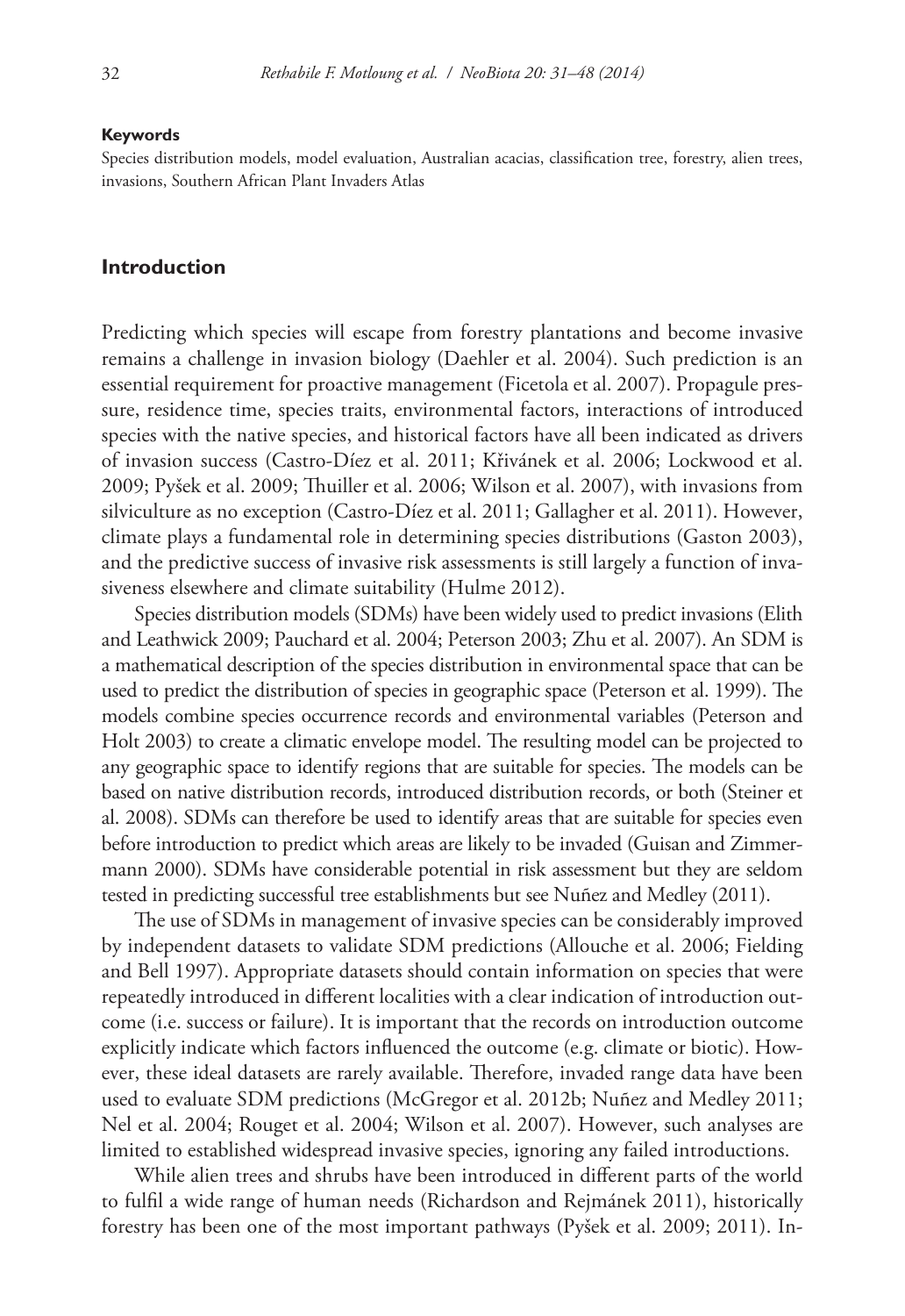troduced forestry species contribute to the economies of many countries, but can also cause major problems as invaders of natural and semi-natural ecosystems (Essl et al. 2010, 2011; Richardson and Rejmánek 2011). Such introductions have often been well documented, for example government forestry trials throughout southern Africa were reviewed by (Poynton 1979a, b; 2009). The data from these trials provide historical information on intentional introductions and on their outcome, making it possible to explore factors influencing the success of introductions across different areas.

The aims of this study are to evaluate species distribution models using both forestry trial data and invaded range data, and to investigate why some trials succeeded while others failed. To do this, we narrowed the taxonomic range to a well studied group, Australian acacias. Australian acacias are a good model group to understand plant invasions because *Acacia* is a speciose genus that contains many introduced and invasive species (Richardson et al. 2011). They are also a good group for exploring SDMs because native ranges in Australia and introduced ranges in southern Africa are well known and documented (Van Wilgen et al. 2011). Around 80 Australian acacias have been introduced in southern Africa, 36 of which were included in forestry trials (Richardson et al. 2011; Poynton 2009, Table 1). Currently, sixteen *Acacia* species are confirmed as invasive and three species are reported to be naturalized, but it is not clear whether other species are also likely to invade or not (Richardson et al. 2010, 2011; Van Wilgen et al. 2011; Wilson et al. 2011).

First we used data on the outcome of forestry trials and data on invasive plant distributions to evaluate SDMs. We then assessed why some forestry trials succeeded but others failed. Lastly, we determine which introduced species have a large potentially suitable but not currently occupied range, i.e. which species have a high invasion debt (Essl et al. 2011).

#### **Methods**

## **Study species and datasets**

Species distribution models for Australian acacias were calibrated using occurrence records from their native range (Australia) and then projected to southern Africa based on Richardson et al. (2011) approach. The models were evaluated using presence records from the invaded range in the Southern African Plant Invaders Atlas (SAPIA: Henderson 2007) and records of success and failure obtained from government forestry trials (Poynton 2009).

#### **Species distribution modelling**

# **Model calibration**

Numerous approaches have been developed to model the potential distribution of invasive species with various degrees of success (Gallien et al. 2012; Peterson 2003).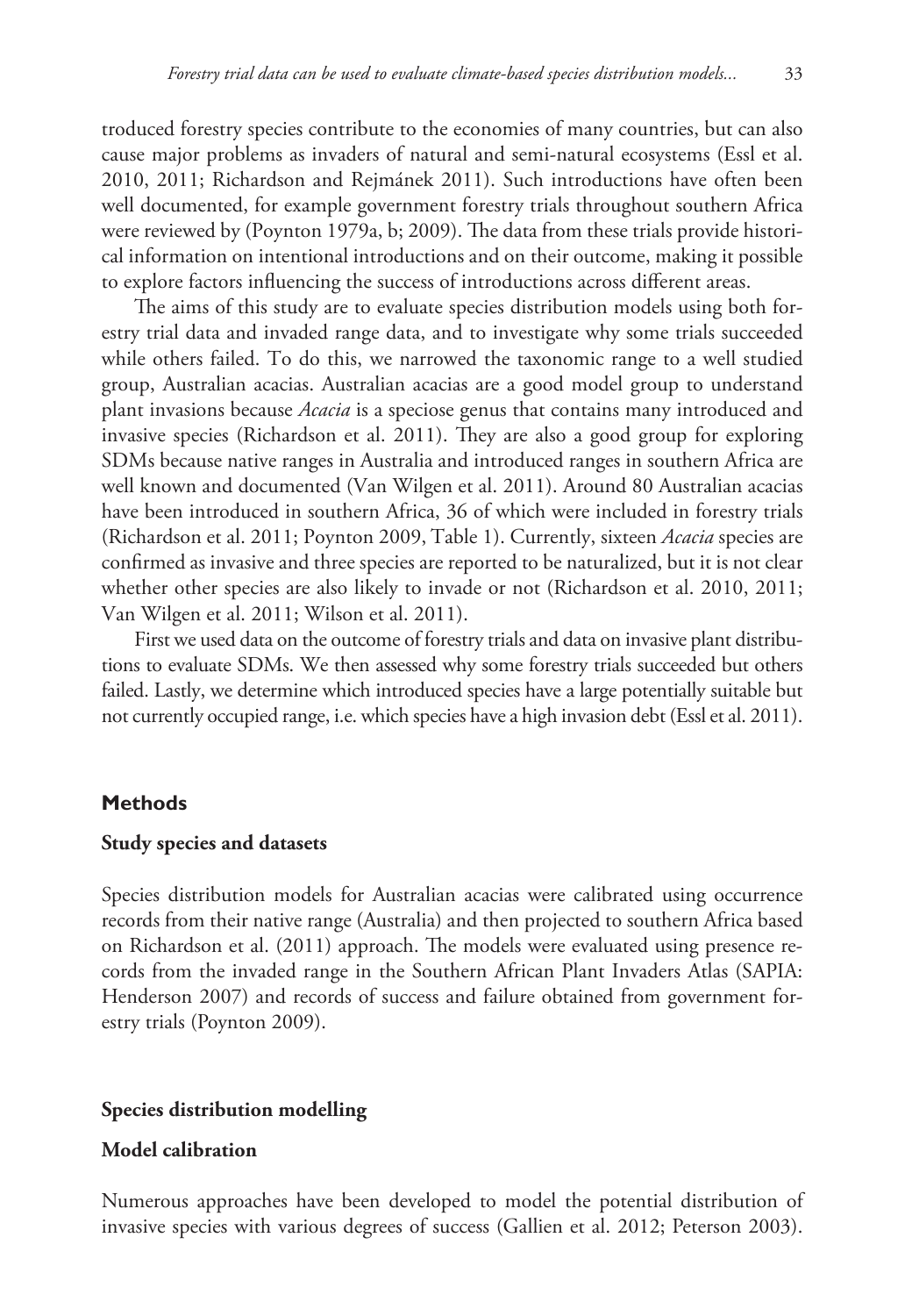Here we chose a simple SDM approach that was quick to implement. The models were originally developed for 838 Australian *Acacia* species (Richardson et al. 2011). The approach was slightly modified as our pilot study indicated that some of the species ranges were under-predicted when using the exact approach. Minimum and maximum values for each variable over the range of species occurrence were used to define the range of each species. We also decided to use four predictor variables instead of six as this gave more sensible predictions. The model that we produced is equivalent to the marginal range of BIOCLIM but uses only four predictor variables (Nix 1986).

We obtained a dataset of occurrence records for the selected species (Table 1) from the Australian Virtual Herbarium (accessed 29<sup>th</sup> June 2010) with only one occurrence record retained per 10 minute grid cell for each species to reduce spatial sampling bias. Richardson et al. (2011) reported that to clean data all names were checked against the native species list while hybrid, varieties, subspecific information and authorities were generally removed for simplicity and to make the list comparable. The four bioclimatic variables used to build the SDMs were annual mean temperature (Bio\_1), maximum temperature of the warmest month (Bio\_5), minimum temperature of coldest month (Bio\_6), and annual precipitation (Bio\_12) all obtained at a 10 minute spatial resolution from Worldclim [<www.worldclim.com>(Hijmans et al. 2005)].

For each species we calculated the minimum and maximum values extracted from occurrence records for each predictor variable. These values were used to identify the range of values that each species could tolerate. For each species, we reclassified each of the four predictor variable maps into a map consisting of presence (value = 1) or absence (value = 0), using the minimum and maximum values calculated for that species. We then multiplied these presence/absence maps to generate a final map indicating the potential distribution of that species. The analysis was conducted using the R statistical software (v. 2.11, R Development Core Team 2010). The models were projected to southern Africa to identify climatically suitable regions for each species.

#### **Model evaluation**

We evaluated the relationship between predicted distributions and actual distributions (forestry trials and SAPIA data) using several measures. Sensitivity is the proportion of observed presences predicted present and quantifies the omission error; specificity is the proportion of observed absences predicted absent and quantifies commission error (Fielding and Bell 1997). These measures range from 0 to 1 with 0 indicating no agreement between predicted and actual data and 1 indicating a perfect agreement. True skill statistic (TSS) includes omission and commission errors (Allouche et al. 2006; Fielding and Bell 1997), and ranges from -1 to +1, where +1 indicates perfect agreement and values of zero or less indicates a performance no better than random. We used TSS to evaluate SDMs because TSS has been shown to be insensitive to prevalence (Allouche et al. 2006).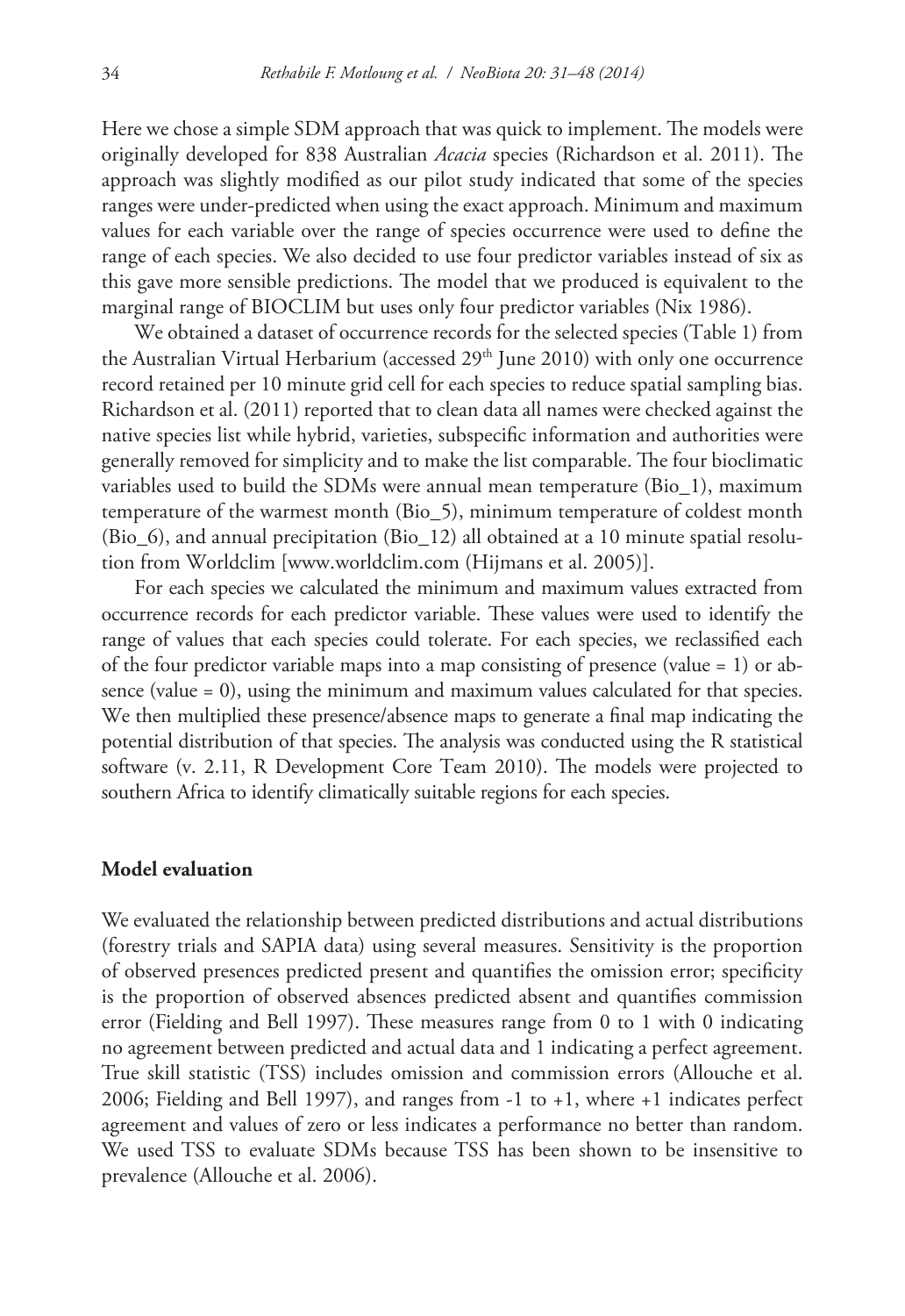| Species           | <b>Total number</b><br>of trials | <b>Success</b>   | Number of records<br>in SAPIA        | <b>QDGCs</b> occupied<br>in SA | Status in southern<br>Africa |  |
|-------------------|----------------------------------|------------------|--------------------------------------|--------------------------------|------------------------------|--|
| A. acuminata      | 13                               | 3                | $\overline{0}$                       | $\overline{0}$                 | Introduced                   |  |
| A. adunca         | $\mathbf{1}$                     | $\mathbf{0}$     | $\overline{c}$<br>$\mathfrak{2}$     |                                | Naturalized                  |  |
| A. adsurgens      | $\overline{2}$                   | $\overline{2}$   | $\boldsymbol{0}$<br>$\boldsymbol{0}$ |                                | Introduced                   |  |
| A. aneura         | $\overline{4}$                   | 3                | $\boldsymbol{0}$                     | $\boldsymbol{0}$               |                              |  |
| A. aulacorpa      | 4                                | $\overline{c}$   | $\overline{0}$                       | $\overline{0}$                 | Introduced                   |  |
| A. auriculiformis | 3                                | $\overline{2}$   | $\mathbf{0}$                         | $\boldsymbol{0}$               | Introduced                   |  |
| A. baileyana      | 5                                | 4                | 184                                  | 101                            | Invasive                     |  |
| A. binervata      | $\mathbf{1}$                     | 1                | $\mathbf{0}$                         | $\boldsymbol{0}$               | Introduced                   |  |
| A. cowleana       | $\overline{c}$                   | 1                | $\overline{0}$                       | $\boldsymbol{0}$               | Introduced                   |  |
| A. crassicarpa    | $\overline{c}$                   | $\mathbf 1$      | $\boldsymbol{0}$                     | $\boldsymbol{0}$               | Introduced                   |  |
| A. cultriformis   | 7                                | 3                | $\mathbf{1}$                         | $\mathbf{1}$                   | Naturalized                  |  |
| A. cyclops        | $\overline{c}$                   | $\overline{c}$   | 1282                                 | 172                            | Invasive                     |  |
| A. dealbata       | 13                               | 12               | 1667                                 | 299                            | Invasive                     |  |
| A. decurrens      | 5                                | $\overline{2}$   | 341                                  | 124                            | Invasive                     |  |
| A. elata          | 9                                | 3                | 99                                   | 48                             | Invasive                     |  |
| A. falciformis    | 4                                | $\mathfrak{2}$   | $\boldsymbol{0}$                     | $\boldsymbol{0}$               | Introduced                   |  |
| A. fimbriata      | $\mathbf{1}$                     | 1                | $\mathbf{1}$                         | $\mathbf{1}$                   | Naturalized                  |  |
| A. holosericea    | 4                                | 1                | 1                                    | $\boldsymbol{0}$               | Introduced                   |  |
| A. implexa        | $\boldsymbol{0}$                 | $\boldsymbol{0}$ | 3                                    | 3                              | Invasive                     |  |
| A. leptocarpa     | $\mathfrak{2}$                   | $\overline{2}$   | $\mathbf{0}$                         | $\boldsymbol{0}$               | Introduced                   |  |
| A. ligulata       | $\mathbf{1}$                     | $\mathbf{1}$     | $\overline{0}$                       | $\overline{0}$                 | Introduced                   |  |
| A. longifolia     | 5                                | 4                | 446                                  | 97                             | Invasive                     |  |
| A. mangium        | 3                                | 1                | $\boldsymbol{0}$                     | $\boldsymbol{0}$               | Introduced                   |  |
| A. mearnsii       | 13                               | 10               | 4313                                 | 462                            | Invasive                     |  |
| A. melanoxylon    | 28                               | 20               | 678                                  | 167                            | Invasive                     |  |
| A. paradoxa       | $\mathbf{1}$                     | $\mathbf 1$      | 4                                    | 2                              | Invasive                     |  |
| A. pendula        | 6                                | 3                | $\mathbf{0}$                         | $\boldsymbol{0}$               | Introduced                   |  |
| A. podalyriifolia | $\mathfrak{Z}$                   | $\overline{2}$   | 159                                  | 78                             | Invasive                     |  |
| A. prominens      | $\overline{2}$                   | $\overline{2}$   | $\boldsymbol{0}$<br>$\boldsymbol{0}$ |                                | Introduced                   |  |
| A. pycnantha      | 9                                | 8                | 182<br>38                            |                                | Invasive                     |  |
| A. retinodes      | $\overline{2}$                   | $\mathfrak{2}$   | $\boldsymbol{0}$<br>$\boldsymbol{0}$ |                                | Introduced                   |  |
| A. rubida         | $\mathbf{1}$                     | 1                | $\overline{0}$<br>$\boldsymbol{0}$   |                                | Introduced                   |  |
| A. saligna        | 8                                | 5                | 1302                                 | 164                            | Invasive                     |  |
| A. schinoides     | $\mathbf 1$                      | $\mathbf 1$      | $\boldsymbol{0}$                     | $\boldsymbol{0}$               | Introduced                   |  |
| A. stricta        | $\boldsymbol{0}$                 | $\mathbf{0}$     | 6                                    | 6                              | Invasive                     |  |
| A. viscidula      | $\mathbf{1}$                     | $\mathbf 1$      | $\mathbf{1}$                         | $\mathbf 1$                    | Naturalized                  |  |
| Total             | 168                              | 109              | 10672                                | 1766                           |                              |  |

Table 1. The number of government forestry trials, the number of successful trials; the number of records in SAPIA, the number of QDGCs occupied in South Africa, Lesotho and Swaziland; and status in southern Africa for the species explored in the study.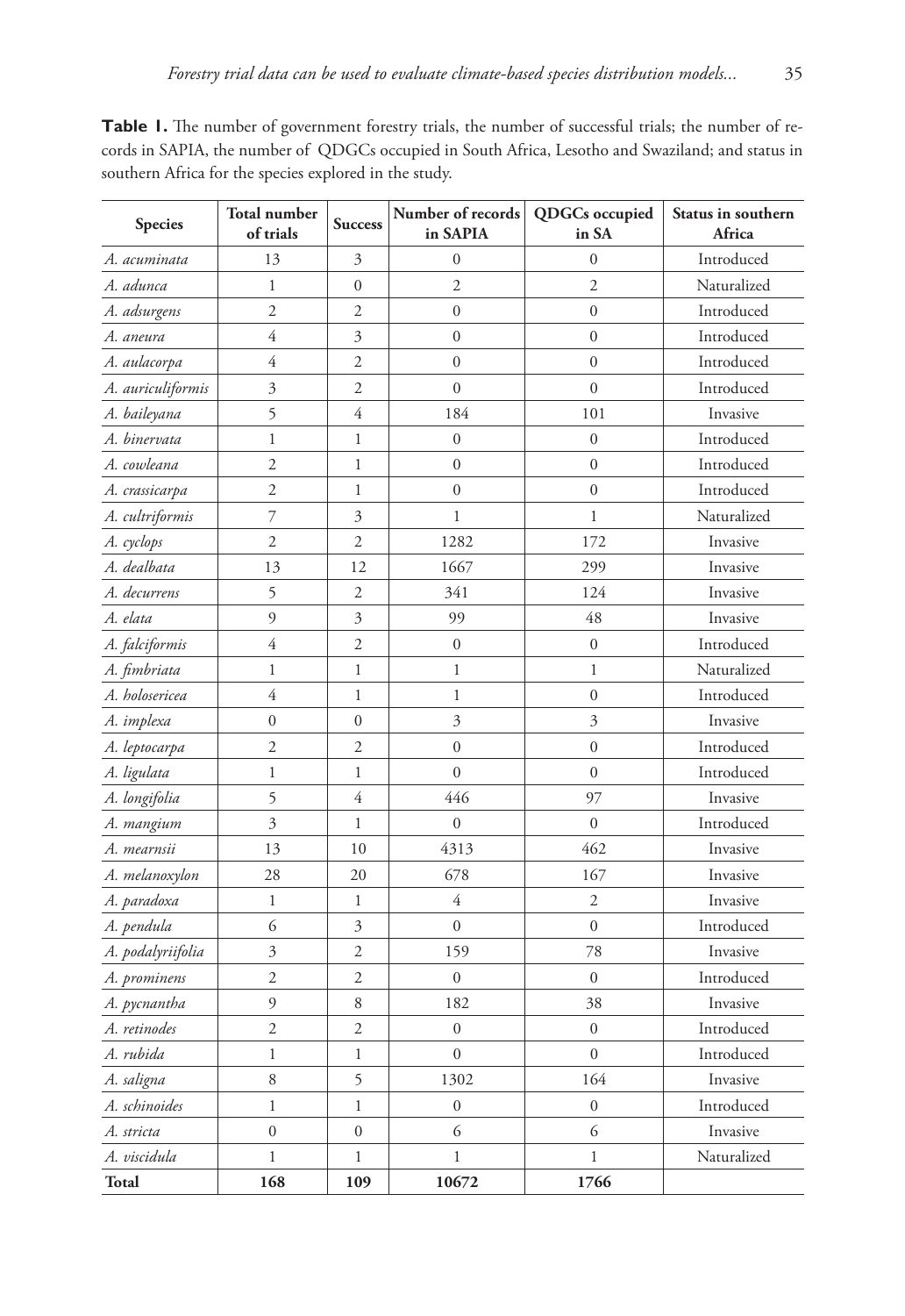#### **The role of forestry trials and invaded range data for SDMs evaluation**

#### **Government forestry trials**

In southern Africa, forestry trials for Australian acacias were conducted at 67 stations from the 1820s to the 1960s for 36 species (Poynton 2009). Trial data include records on introduction date (that can be used to quantify the importance of residence time in explaining invasions), and the number of stations and the number of times that a species was trialled (that can be used to quantify the effect of propagule pressure). The forestry trials dataset covers ten countries (namely, Angola, Botswana, Lesotho, Malawi, Mozambique, Namibia, South Africa, Swaziland, Zambia, and Zimbabwe), i.e. most of southern Africa.

Of the 168 forestry trial records obtained from this dataset, 129 records had precise geographic location and trial outcome and could be used to evaluate the SDMs (see Table 1). While subspecific taxa can occupy different climatic niches (Thompson et al. 2011), for simplicity and as naming was not consistent or verifiable, all species that had varieties or subspecies were grouped together (e.g. plantings of *Acacia longifolia* subsp*. longifolia* and *Acacia longifolia* ssp*. sophorae* were considered jointly as *Acacia longifolia*). We also only analysed species with four or more trials. This gave 14 Australian acacias with which to evaluate SDMs and the relative importance of variables in explaining the outcome of the forestry trials. We quantified the accuracy of predictive power of SDMs for each species (n=14) found in forestry trials by calculating true skill statistic, sensitivity and specificity.

## **Southern African Plant Invaders Atlas (SAPIA)**

This dataset contains records for over 700 naturalized and invasive species, with information on abundance, habitat preferences, time of introduction and distribution (Henderson 1998). Here we restricted our analyses to Lesotho, South Africa and Swaziland as the other regions are relatively poorly sampled and use the SAPIA version accessed April 2012. The accuracy of SDMs for each species (n=11) found in SAPIA was quantified by calculating sensitivity only as SAPIA is a presence only dataset.

#### **Why did some forestry trials succeed while others failed?**

A classification tree approach (Breiman et al. 1984) was used to identify which of several potential predictor variables could predict the outcome of forestry trials (Table 2). We considered the following variables: 1) indication of herbivory or other biotic factors (birds or hares eating seedlings as noted on the original trial record); 2) climatic suitability; 3) South African Biome; and 4) the invasive status of the species globally. The current invasive status in South Africa and global invasive status of each species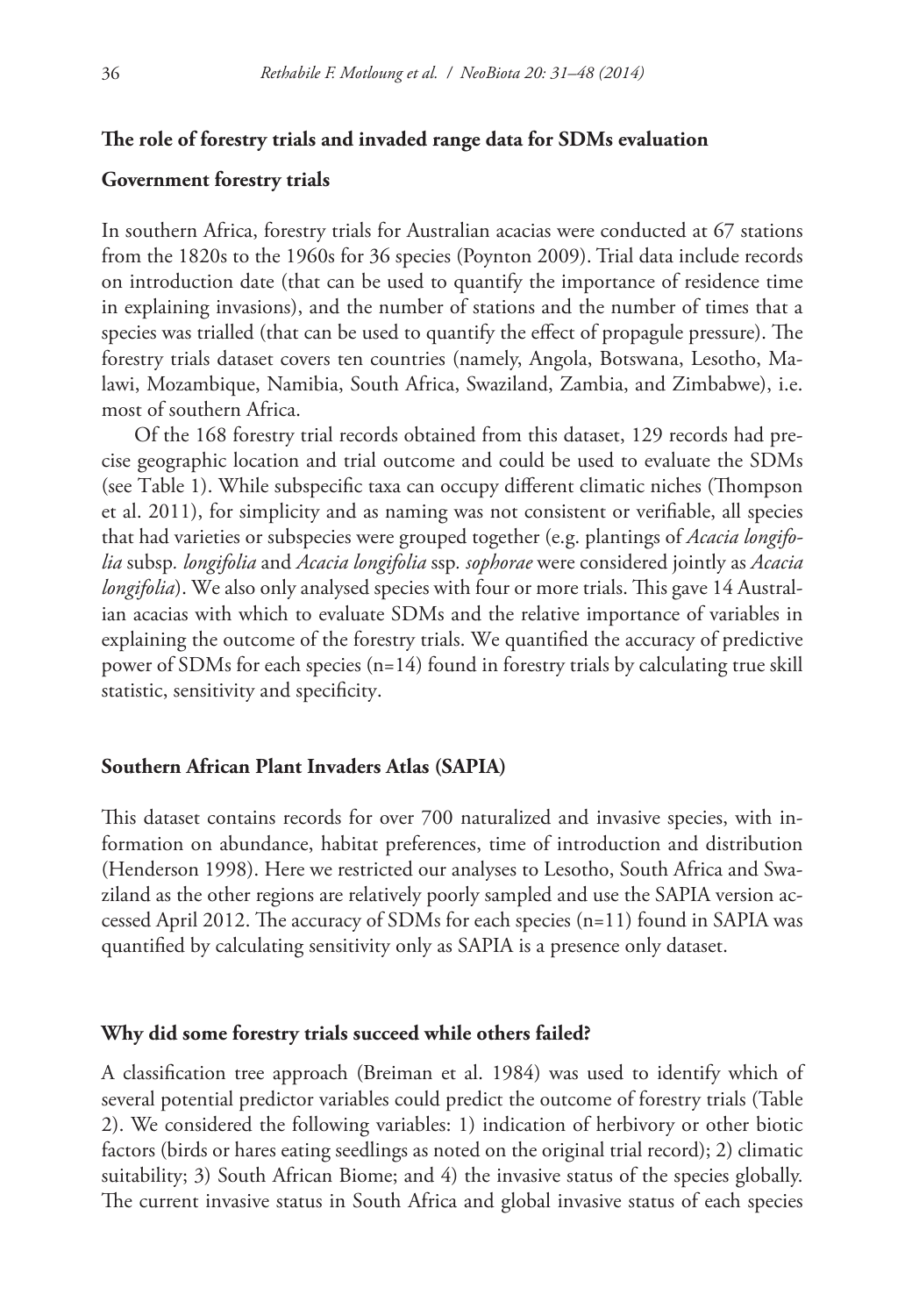| Variable                | Coded                                                                         | Criteria                                                                                                                                          | <b>Justification</b>                                                                                                      | Data sources                       |
|-------------------------|-------------------------------------------------------------------------------|---------------------------------------------------------------------------------------------------------------------------------------------------|---------------------------------------------------------------------------------------------------------------------------|------------------------------------|
| Trial<br>outcome        | 0/1                                                                           | 0-failure (absence)<br>1-success (presence)                                                                                                       |                                                                                                                           | Poynton $(2009)$                   |
| Biotic                  | Y/N                                                                           | Did species fail because<br>seeds were eaten by animals<br>and birds?                                                                             | Biotic factors have been<br>indicated to influence survival<br>that can lead to naturalization<br>(Nuñez and Medley 2011) | Poynton (2009)                     |
| Climatic<br>suitability | 0/1                                                                           | 0-Climate not suitable<br>1-Climate suitable                                                                                                      | Climatic suitability is<br>widely used to predict<br>outcome of introductions<br>McGregor et al. (2012).                  | Species<br>distribution<br>models  |
| Climatic<br>variables   | $Bio_1, bio_5,$<br>bio_6, bio_12                                              | Annual Mean temperature,<br>Maximum Temperature<br>of the Warmest Month,<br>Minimum Temperature<br>of the Coldest Month &<br>Annual precipitation | Did trials succeed because<br>of precipitation and<br>temperature ranges?<br>Castro-Díez et al. (2011)                    | Hijmans et al.<br>(2006)           |
| Biome                   | Names                                                                         | South African biomes                                                                                                                              | Were trials successful<br>because of the biomes they<br>were introduced to?<br>Rouget et al. (2004)                       | Mucina and<br>Rutherford<br>(2006) |
| Status                  | Introduced, Natura-<br>lized or invasive<br>(sensu Richardson et<br>al. 2000) | Invasiveness elsewhere<br>according to Richardson et<br>al. (2011)                                                                                | Invasiveness elsewhere is<br>one of the best predictors<br>of the outcome of species<br>introductions Hulme (2012)        | Richardson et al.<br>(2011)        |

**Table 2.** Variables used to quantify why some forestry trials of *Acacia* species in southern Africa succeeded while others failed.

were obtained from Richardson et al. (2011). Climatic suitability was coded as either suitable or unsuitable as predicted by SDMs and biotic factors [e.g. whether seeds or seedlings were eaten by hares or birds as recorded in Poynton (2009)] were coded as either yes or no depending on trial outcome.

The classification tree was constructed by repeatedly splitting data, defined by a simple rule based on a single explanatory variable at each split. At each split, the data were partitioned into two exclusive groups, each of which was as homogeneous as possible (Breiman et al. 1984). An optimal tree was then determined by testing for misclassification error rates for the largest tree as well as for every smaller tree by tenfold cross-validation constructed in CART Pro Ex v. 6.0. The program builds a nested sequence of branches by recursively snipping off the less important splits in terms of explained deviance. The length of the tree was controlled by choosing the one-SE rule, which minimizes cross-validated error within one standard error of the minimum cost tree rule (Pyšek et al. 2009).

#### **Which species that are not yet widespread have a large potential suitable range?**

Occupancy of each species was calculated at the quarter degree grid cell (QDGC, 15 min. × 15 min.) level. The current distribution of Australian acacias in Lesotho, South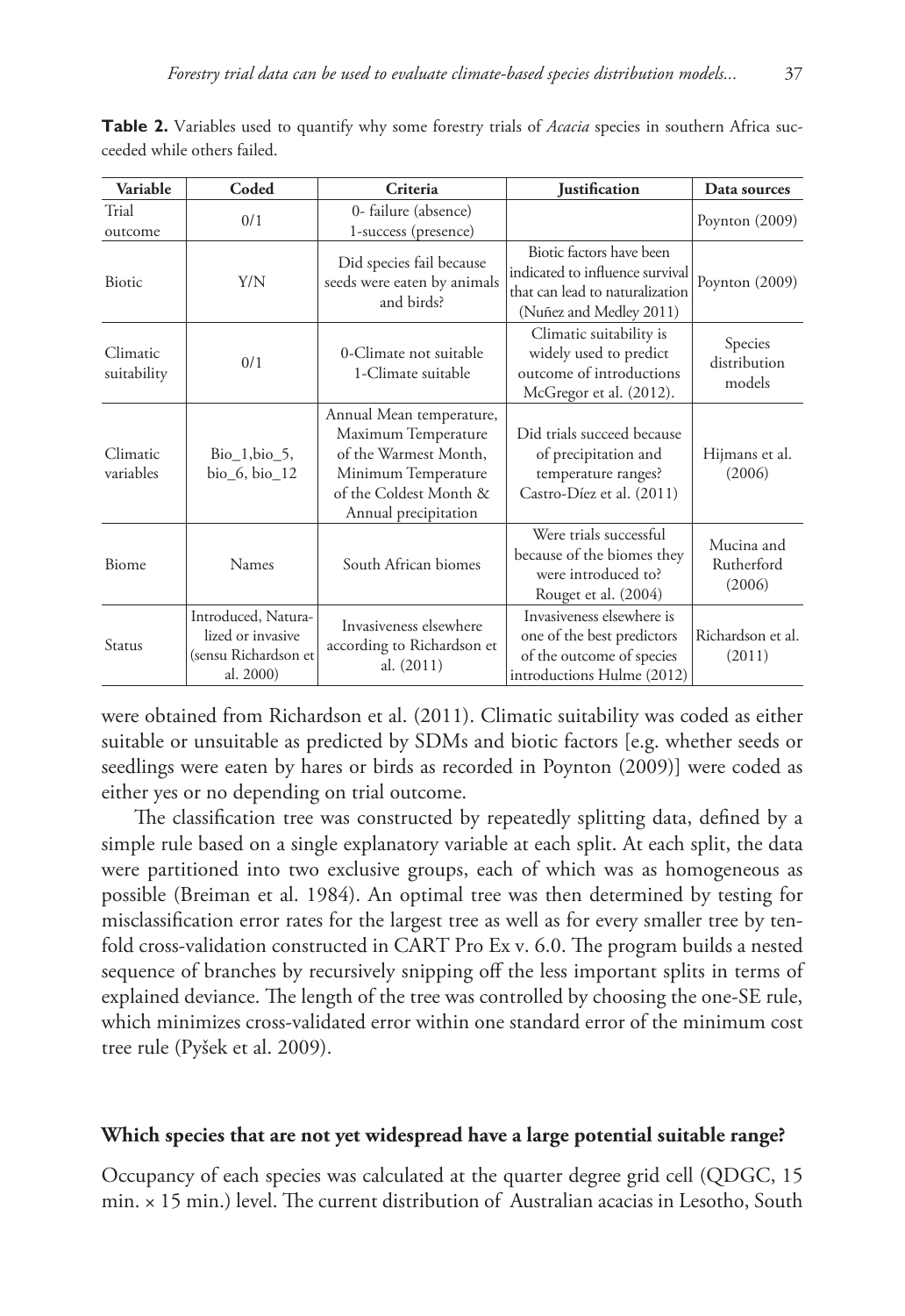Africa, and Swaziland was based on the number of QDGCs occupied as recorded in both the SAPIA and the forestry trial databases. Species potential distribution was estimated based on climatic suitability and range size as the percentage of southern Africa (South Africa, Lesotho and Swaziland) predicted suitable by SDMs.

# **Results**

#### **Evaluation of SDMs using forestry trials and invaded range data**

The SDMs successfully predicted the outcome (success or failure) for 81 of the 129 forestry trials  $(63%)$  (overall TSS = 0.15, Table 3), with a high percentage of true presences predicted as present (sensitivity  $= 0.80$ ) but a rather low percentage of true absences predicted as absent (specificity =  $0.35$ ). However, there was a higher proportion of false absences than false presences (Table 3). SDM evaluation varied between species, with five species having low sensitivity values and ten with low specificity values (Table 3).

Observed invasive ranges of Australian acacias in southern Africa are generally correctly predicted as suitable based on the SDMs (sensitivity  $= 0.87$ ). However, the predictions mismatched 461 (13%) invasive range records (i.e. 13% of the records indicate that species invaded areas that are climatically unsuitable; Table 4). Most of the invasive species have the potential to substantially increase their ranges because more than half of southern Africa is predicted to be suitable.

*Acacia dealbata* and *A*. *mearnsii* are provided as visual examples (Fig. 1).

## **Explaining success or failure of forestry trials**

Using climatic suitability alone, 81 trials out of 129 (model accuracy = 0.63) were correctly predicted (Table 3), while 87 (model accuracy = 0.67) records were correctly predicted by the criterion "invasive elsewhere" (Fig. 2: Node 2 and 3). Based on the classification tree (Fig. 2), three variables (invasive elsewhere, annual mean temperature, and mean temperature of the coldest month) together accurately predicted 72% of the forestry trial records (i.e. 93 trials). The classification tree analysis correctly predicted forestry trial outcome significantly (sensitivity = 086, specificity  $= 0.36$  and TSS  $= 0.22$ ).

## **Determining species that have a high risk of becoming widespread invaders**

The wetter parts of the region were identified as most suitable for the analysed suite of Australian acacias. SDMs predicted that thirteen species can be widespread with 20 % of southern Africa predicted to be suitable [*Acacia acuminata*, *A. adunca*, *A. aneura*,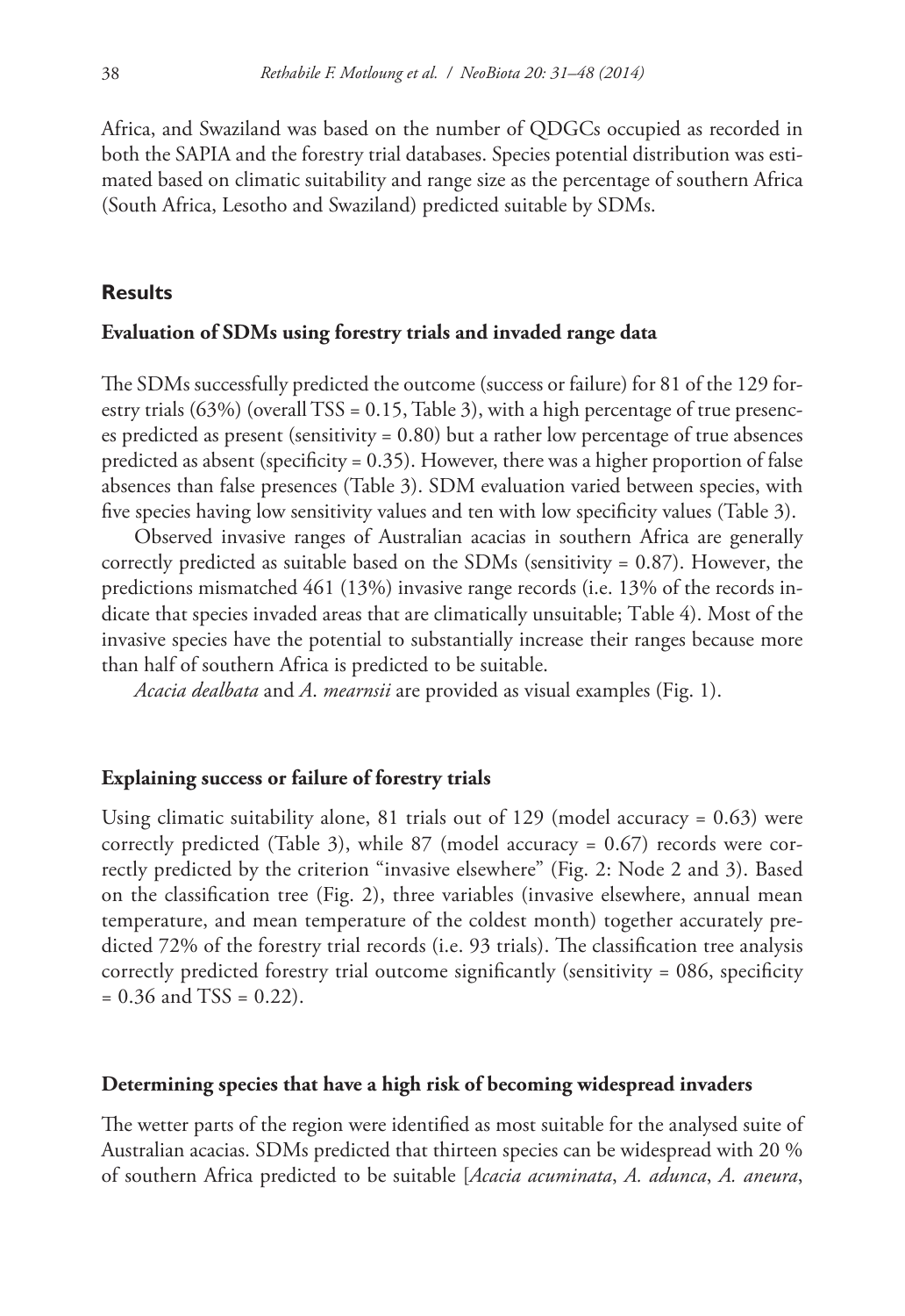Table 3. Measures used to evaluate models using government forestry trials dataset in southern Africa; a-number of cells for which presence was correctly predicted by the model; b- number of cells for which the species was not found but the model predicted presence; c, number of cells for which the species was found and the model predicted absence; d, number of cells for which absence was correctly predicted by the model. Sensitivity (proportion of actual presences predicted as such); specificity (proportion of actual absences predicted as such); TSS [true skill statistic (sensitivity + specificity-1].

| <b>Species</b>  | Number of trials | a              | b              | $\mathbf c$    | d              | Sensitivity | Specificity | <b>TSS</b> |
|-----------------|------------------|----------------|----------------|----------------|----------------|-------------|-------------|------------|
| A. acuminata    | 13               | 1              | 5              | 1              | 6              | 0.50        | 0.54        | 0.04       |
| A. aneura       | 4                | 1              | 1              | $\overline{2}$ | $\Omega$       | 0.33        | 0.00        | $-0.67$    |
| A. baileyana    | 5                | 4              | 1              | $\Omega$       | $\Omega$       | 1.00        | 0.00        | 0.00       |
| A. cultriformis | 5                | $\Omega$       | $\overline{2}$ | 1              | $\overline{2}$ | 0.00        | 0.50        | $-0.50$    |
| A. dealbata     | 13               | 11             | $\Omega$       | 1              | 1              | 0.91        | 1.00        | 0.91       |
| A. decurrens    | 7                | 2              | 4              | $\theta$       | 1              | 1.00        | 0.20        | 0.20       |
| A. elata        | $\mathcal{Q}$    | 2              | 4              | $\overline{2}$ | 1              | 0.50        | 0.20        | $-0.30$    |
| A. falciformis  | 4                | $\overline{2}$ | $\overline{2}$ | $\Omega$       | $\Omega$       | 1.00        | 0.00        | 0.00       |
| A. longifolia   | 5                | 4              | 1              | $\Omega$       | $\Omega$       | 1.00        | 0.00        | 0.00       |
| A. mearnsii     | 13               | 7              | 2              | 3              | 1              | 0.70        | 0.33        | 0.03       |
| A. melanoxylon  | 28               | 20             | 8              | $\Omega$       | $\Omega$       | 1.00        | 0.00        | 0.00       |
| A. pendula      | 6                | 1              | 1              | $\overline{2}$ | $\overline{2}$ | 0.33        | 0.67        | 0.00       |
| A. pycnantha    | $\overline{9}$   | 7              | 1              | 1              | $\Omega$       | 0.88        | 0.00        | $-0.20$    |
| A. saligna      | 8                | $\overline{c}$ | $\Omega$       | 3              | 3              | 0.40        | 1.00        | 0.40       |
| Overall         | 129              | 64             | 32             | 16             | 17             | 0.80        | 0.35        | 0.15       |

**Table 4.** Measures used to evaluate models using Southern African Plant Invaders Atlas; a-number of cells for which presence was correctly predicted by the model; c-number of cells for which the species was found but the model predicted absence.

| <b>Species</b>    | Number of records | a    | $\mathbf c$ | Sensitivity |  |
|-------------------|-------------------|------|-------------|-------------|--|
| A. baileyana      | 86                | 82   | 4           | 0.95        |  |
| A. cyclops        | 141               | 137  | 4           | 0.97        |  |
| A. dealbata       | 717               | 707  | 10          | 0.99        |  |
| A. decurrens      | 157               | 155  | 2           | 0.99        |  |
| A. elata          | 20                | 17   | 3           | 0.85        |  |
| A. longifolia     | 79                | 79   | $\Omega$    | 1.00        |  |
| A. mearnsii       | 1916              | 1485 | 431         | 0.78        |  |
| A. melanoxylon    | 163               | 163  | $\Omega$    | 1.00        |  |
| A. podalyriifolia | 56                | 51   | 5           | 0.91        |  |
| A. pycnantha      | 83                | 82   |             | 0.99        |  |
| A. saligna        | 53                | 52   |             | 0.98        |  |
| Overall           | 3471              | 3010 | 461         | 0.87        |  |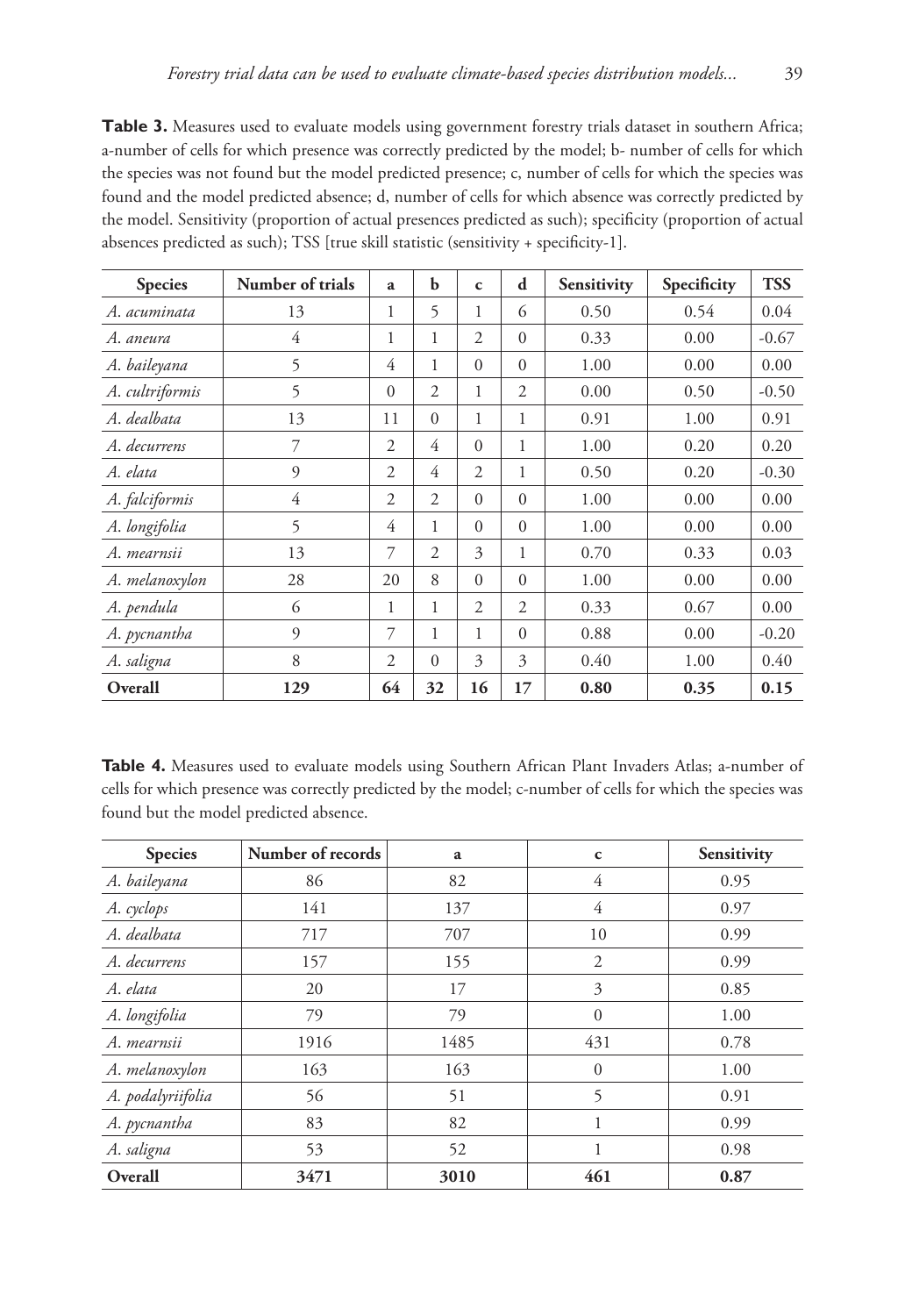

**Figure 1.** Current distribution [from both forestry trials (noted as trial failure or success) and SAPIA] and potential distribution for: **a** *Acacia dealbata* and **b** *A*. *mearnsii* in Lesotho, South Africa, and Swaziland.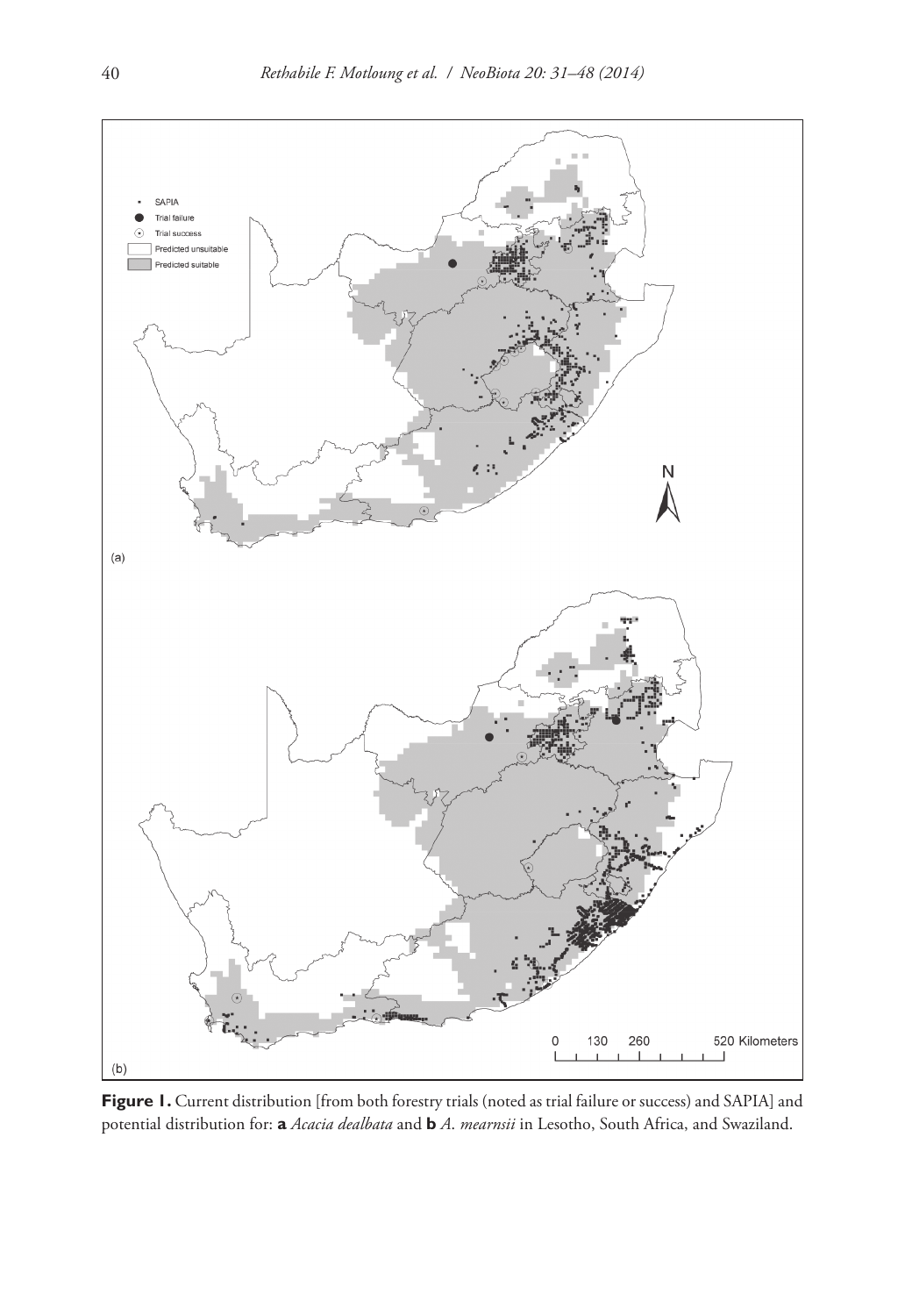

**Figure 2.** Classification tree analysis of the probability that a species will succeed (blue part of the bar) or fail (red) in southern African forestry trials based on various variables (see Table 2: trial data and variables used). Each node shows the number of successes and failures in each class, the total number of cases (N) and a graphical presentation of the percentage of success and failure cases (horizontal bar). For each node the splitting criterion is written in caps on top of the nodes. Status is similar to invasiveness elsewhere and the two environmental variables: Bio\_1 is annual mean temperature and Bio\_6 is minimum temperature of the coldest month.

*A. cultriformis*, *A. falciformis*, *A. fimbriata*, *A. implexa*, *A. paradoxa*, *A. pendula*, *A. retinodes*, *A. rubida*, *A. stricta*, and *A. viscidula* (Fig. 3)]. The remaining four species (*A*. *mangium*, *A*. *prominens*, *A*. *schinoides* and *A*. *binervata*), appear to have a potential of localized extensive spread (Fig. 3). All of these species have not yet reached the full extent of climatically suitable ranges (see Appendix – Fig. S1).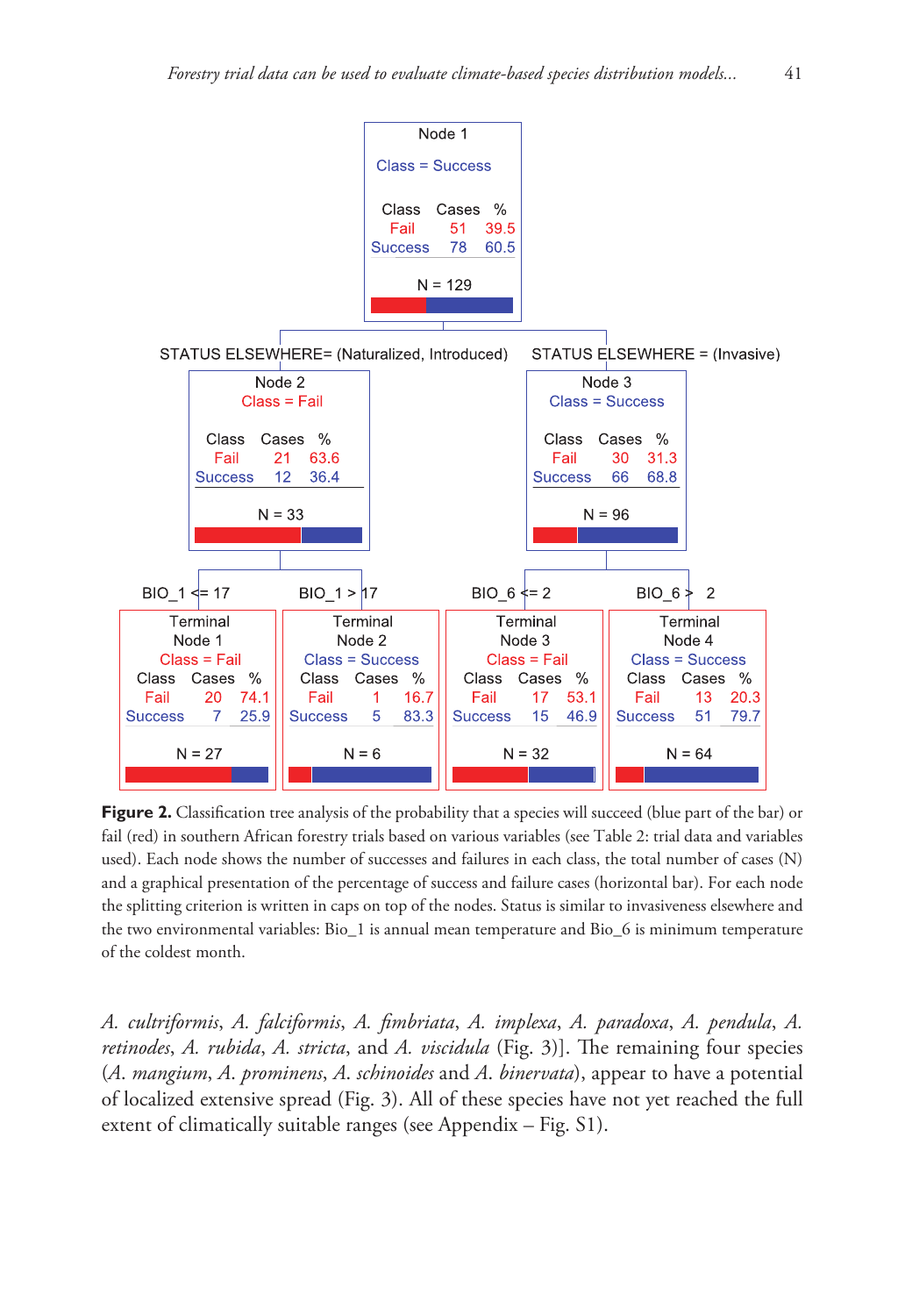

Figure 3. The relationship between potential and current distributions in Lesotho, South Africa, and Swaziland expressed as total number of QDGCs currently occupied from SAPIA and forestry trial successes (with a cut off of 20% of southern Africa QDGCs climatically suitable) for 17 species that are not yet widespread in southern Africa.

# **Discussion**

In this study, we found that forestry trial data provided useful data for SDM evaluation as it contains information on species that were repeatedly introduced in different localities within southern Africa with a clear indication of trial outcome. Trials were successful in areas that are predicted as climatically suitable by SDMs (sensitivity = 0.80; Table 3). McGregor et al. (2012b) found that successful naturalization of pine species in plantations was linked to a good climate match between their native range and introduced ranges. The results emphasize the value of incorporating forestry data in to SDMs when predicting species distributions.

SDMs could not accurately predict the failures of species in trials (specificity = 0.35; Table 3) and this suggests that climatic suitability only provides a broad picture of where an introduced species might survive, but there are other factors that determine whether an introduced species will be successful like biotic interactions and evolutionary capacity to adapt (Blackburn et al. 2011; Nuñez and Medley 2011; Soberón and Peterson 2005). Factors such as seed predation, competition with local plants and herbivory can have strong effects on *Acacia* success in trials.

SDMs correctly identified invaded ranges of Australian acacias in southern Africa. SDMs correctly predict regions of introduction but not the total invaded ranges (e.g. *A*. *mearnsii,* Fig. 1). Similarly, previous studies indicated that SDMs calibrated on native range records were able to predict region of introduction, but not the total invaded range, indicating a possible niche shift (Beaumont et al. 2009; Broennimann et al.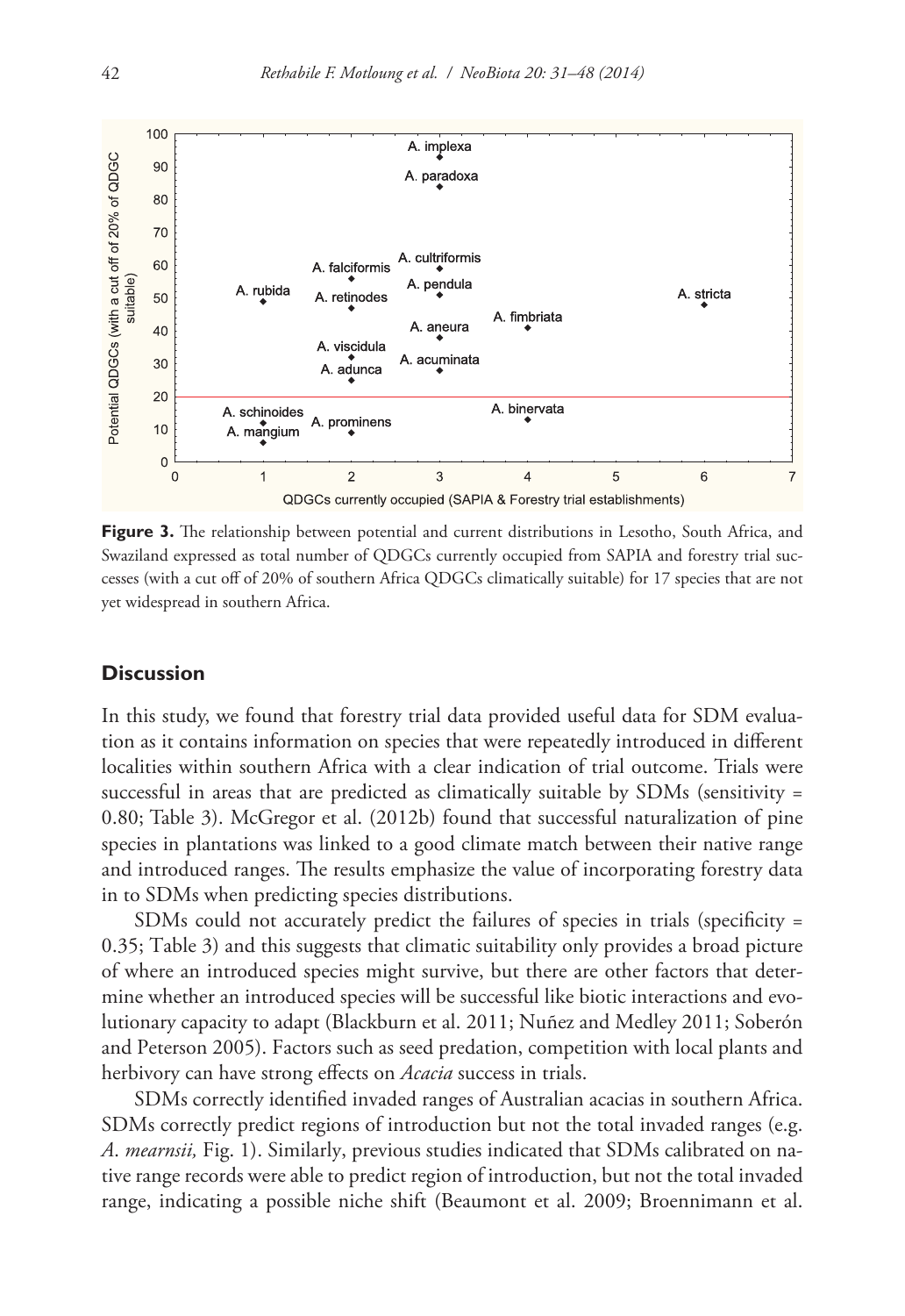2007). This suggests that species may alter climatic niches during the invasion process. However, there is an on-going debate in literature about the prevalence of niche shift (Peterson 2011). According to the SDMs predictions, even widespread species (e.g. *A*. *dealbata*) have not yet fully occupied all climatically suitable areas in southern Africa. So management actions should be focused on containment, with resources dedicated to detecting and removing outlying populations of such species.

In line with other studies, we found that the success of species after introduction in the new ranges was greater for species recorded as invasive elsewhere (McGregor et al. 2012a; Reichard and Hamilton 1997; Scott and Panetta 1993; Williamson and Fitter 1996). As such Australian acacias that succeeded in trials appear to be a non-random subset in the global pool: they tended to be species that are invasive elsewhere and are within climatic areas similar to their native ranges hence they are likely to invade large areas. Since Australian acacias that are known to be invasive elsewhere are already planted in southern Africa for forestry purposes (Richardson et al. 2011), their spread should be controlled.

Australian *Acacia* species that are not yet widespread are likely to spread to currently unoccupied climatically suitable ranges as SDMs predictions indicate that a large portion of Lesotho, South Africa and Swaziland is suitable for invasion by 13 of the 17 currently introduced or naturalized (Fig. 3). We believe this is a major invasion debt and not simply an over-prediction in the SDMs, because there is a strong correlation between extent of usage and invasive distributions for Australian acacias in South Africa (Wilson et al. 2011). The widespread invaders are those species that have been planted for forestry, dune stabilization or ornamental purposes. However, many other introduced species were only ever planted in forestry trials or arboreta. As such their currently restricted distribution is the result of low propagule pressure, but given opportunities and time, these species can and do spread (Kaplan et al. 2012; Zenni et al. 2009; Kaplan et al. in press). Species that have a large potential range and are invasive elsewhere (Fig. 3 and Supplementary material Fig. S1) should be prioritised for management, and where possible eradicated, e.g. *Acacia implexa*, *A*. *paradoxa* and *A*. *stricta* in South Africa (Kaplan et al. 2012; Zenni et al. 2009; Kaplan et al. in press). Commercial forestry is one of the major pathways to tree invasions and availability of introduction data can be useful for screening potential invaders when coupled to SDMs. SDMs provide useful information that can influence management decisions on early detection, prioritization, and more targeted research. SDMs also provide information for rapid assessment of potential distributions of alien species based on climate, even before introduction.

#### **Acknowledgements**

The project was funded by the South African Department of Environment Affairs' Working for Water (WfW) Programme. We are grateful to Lesley Henderson and R. J. Poynton for data on Australian acacias. Mathieu Rouget acknowledges support from the South African Research Chair Initiative of the Department of Science and Technology and National Research Foundation of South Africa.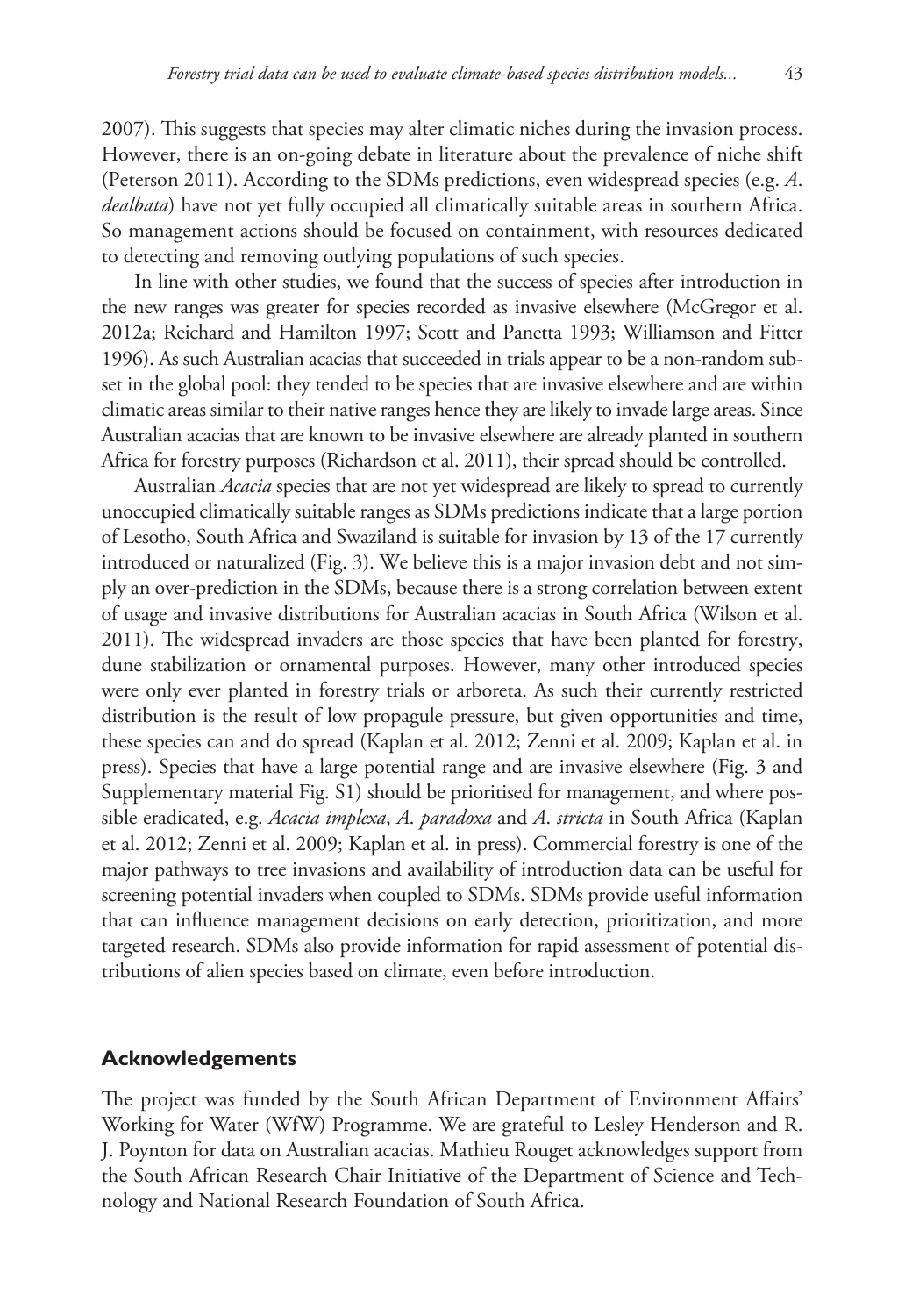#### **References**

- Allouche O, Tsoar A, Kadmon R (2006) Assessing the accuracy of species distribution models: Prevalence, kappa and the true skill statistic (TSS). Journal of Applied Ecology 43: 1223–1232. [doi: 10.1111/j.1365-2664.2006.01214.x](http://dx.doi.org/10.1111/j.1365-2664.2006.01214.x)
- Beaumont LJ, Gallagher RV, Thuiller W, Downey PO, Leishman MR, Hughes L (2009) Different climatic envelopes among invasive populations may lead to underestimations of current and future biological invasions. Diversity and Distributions 15: 409–420. [doi:](http://dx.doi.org/10.1111/j.1472-4642.2008.00547.x) [10.1111/j.1472-4642.2008.00547.x](http://dx.doi.org/10.1111/j.1472-4642.2008.00547.x)
- Blackburn TM, Pyšek P, Bacher S, Carlton JT, Duncan RP, Jarošík V, Wilson JRU, Richardson DM (2011) A proposed unified framework for biological invasions. Trends in Ecology and Evolution 26: 333–339. [doi: 10.1016/j.tree.2011.03.023](http://dx.doi.org/10.1016/j.tree.2011.03.023)
- Breiman L, Friedman J, Olshen R, Stone C (1984) Classification and Regression Trees. Wadsworth, 358 pp.
- Broennimann O, Treier UA, Müller-Schärer H, Thuiller W, Peterson AT, Guisan A (2007) Evidence of climatic niche shift during biological invasion. Ecology Letters 10: 701–709. [doi: 10.1111/j.1461-0248.2007.01060.x](http://dx.doi.org/10.1111/j.1461-0248.2007.01060.x)
- Castro-Díez P, Godoy O, Saldaña A, Richardson DM (2011) Predicting invasiveness of Australian acacias on the basis of their native climatic affinities, life history traits and human use. Diversity and Distributions 17: 934–945. [doi: 10.1111/j.1472-4642.2011.00778.x](http://dx.doi.org/10.1111/j.1472-4642.2011.00778.x)
- Daehler CC, Denslow JS, Ansari S, Kuo HC (2004) A risk-assessment system for screening out invasive pest plants from Hawaii and other Pacific Islands. Conservation Biology 18: 360–368. [doi: 10.1111/j.1523-1739.2004.00066.x](http://dx.doi.org/10.1111/j.1523-1739.2004.00066.x)
- Elith J, Leathwick JR (2009) Species distribution models: Ecological explanation and prediction across space and time. Annual Review of Ecology, Evolution and Systematics 40: 677–697. [doi: 10.1146/annurev.ecolsys.110308.120159](http://dx.doi.org/10.1146/annurev.ecolsys.110308.120159)
- Essl F, Mang T, Dullinger S, Moser D, Hulme PE (2011) Macroecological drivers of alien conifer naturalizations worldwide. Ecography 34: 1076–1084. [doi: 10.1111/j.1600-](http://dx.doi.org/10.1111/j.1600-0587.2011.06943.x) [0587.2011.06943.x](http://dx.doi.org/10.1111/j.1600-0587.2011.06943.x)
- Essl F, Dullinger S, Rabitsch W, Hulme PE, Huelber K, Jarošík V, Kleinbauer I, Krausmann F, Kühn I, Nentwig W, Vilà M, Genovesi P, Gherardi F, Desprez-Loustau ML, Roques A, Pyšek P (2011) Socio-economic legacy yields an invasion debt. Proceedings of the National Academy of Sciences of the United States of America 108: 203–207. [doi: 10.1073/](http://dx.doi.org/10.1073/pnas.1011728108) [pnas.1011728108](http://dx.doi.org/10.1073/pnas.1011728108)
- Essl F, Moser D, Dullinger S, Mang T, Hulme PE (2010) Selection for commercial forestry determines global patterns of alien conifer invasions. Diversity and Distributions 16: 911–921. [doi: 10.1111/j.1472-4642.2010.00705.x](http://dx.doi.org/10.1 111/j.1472-4642.2010.00705.x)
- Ficetola GF, Thuiller W, Miaud C (2007) Prediction and validation of the potential global distribution of a problematic alien invasive species - The American bullfrog. Diversity and Distributions 13: 476–485. [doi: 10.1111/j.1472-4642.2007.00377.x](http://dx.doi.org/10.1111/j.1472-4642.2007.00377.x)
- Fielding AH, Bell JF (1997) A review of methods for the assessment of prediction errors in conservation presence/absence models. Environmental Conservation 24: 38–49. [doi:](http://dx.doi.org/10.1017/S0376892997000088) [10.1017/S0376892997000088](http://dx.doi.org/10.1017/S0376892997000088)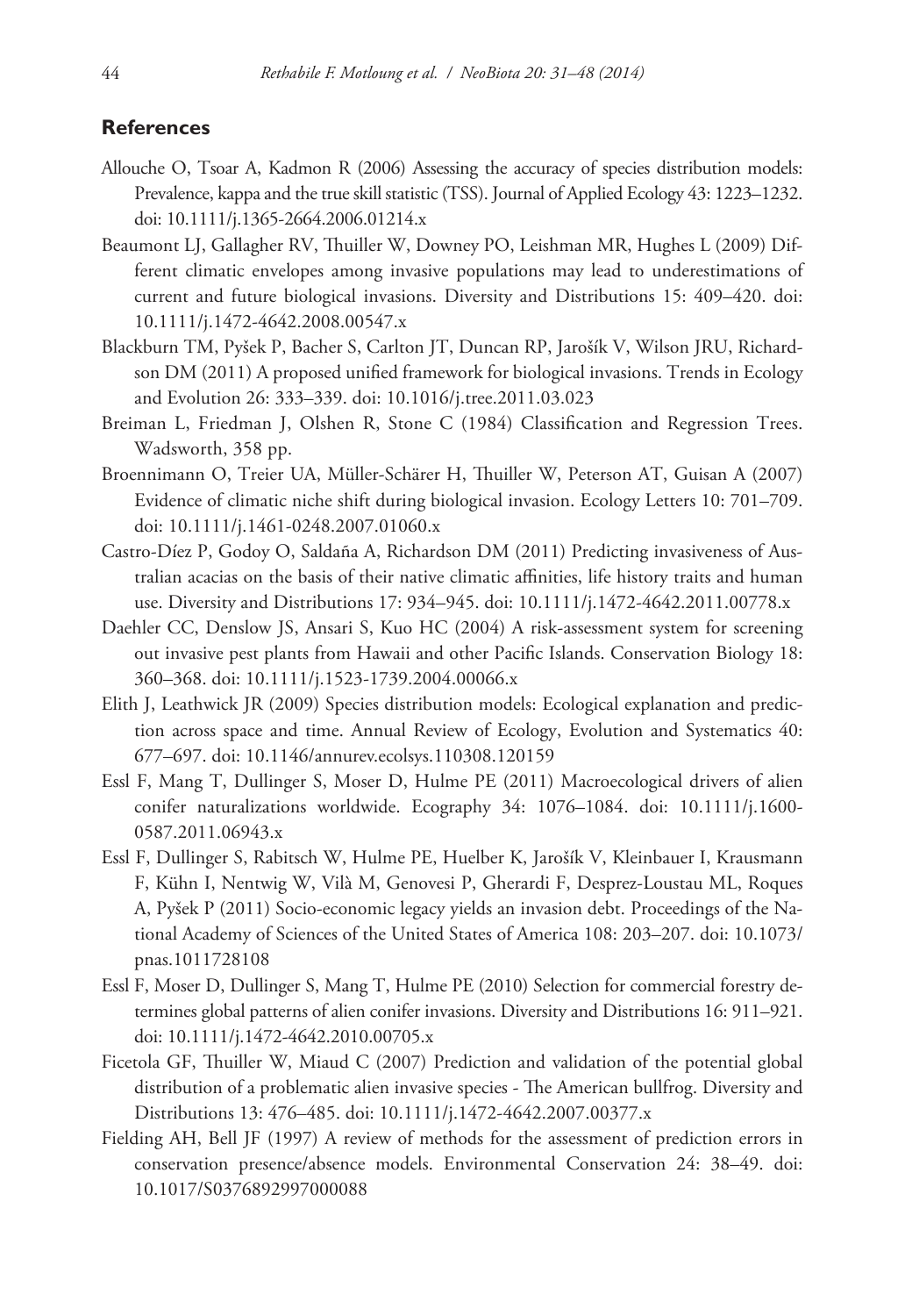- Gallagher RV, Leishman MR, Miller JT, Hui C, Richardson DM, Suda J, Trávníček P (2011) Invasiveness in introduced Australian acacias: The role of species traits and genome size. Diversity and Distributions 17: 884–897. [doi: 10.1111/j.1472-4642.2011.00805.x](http://dx.doi.org/10.1111/j.1472-4642.2011.00805.x)
- Gallien L, Douzet R, Pratte S, Zimmermann NE, Thuiller W (2012) Invasive species distribution models - how violating the equilibrium assumption can create new insights. Global Ecology and Biogeography 21: 1126–1136. [doi: 10.1111/j.1466-8238.2012.00768.x](http://dx.doi.org/10.1111/j.1466-8238.2012.00768.x)
- Gaston KJ (2003) The structure and dynamics of geographic ranges. Oxford University Press, Oxford University UK, 260 pp.
- Guisan A, Zimmermann NE (2000) Predictive habitat distribution models in ecology. Ecological Modelling 135: 147–186. [doi: 10.1016/S0304-3800\(00\)00354-9](http://dx.doi.org/10.1016/S0304-3800(00)00354-9)
- Henderson L (1998) Southern African Plant Invaders Atlas (SAPIA). Applied Plant Science 12: 31–32.
- Henderson L (2007) Invasive, naturalized and casual alien plants in southern Africa: A summary based on the Southern African Plant Invaders Atlas (SAPIA). Bothalia 37: 215–248.
- Hijmans RJ (2006) WorldClim.<http://wordlclim.org/bioclim.htm>[accessed 29 June 2010]
- Hijmans RJ, Cameron SE, Parra JL, Jones PG, Jarvis A (2005) Very high resolution interpolated climate surfaces for global land areas. International Journal of Climatology 25: 1965–1978. [doi: 10.1002/joc.1276](http://dx.doi.org/10.1002/joc.1276)
- Hulme PE (2012) Weed risk assessment: A way forward or a waste of time? Journal of Applied Ecology 49: 10–19. [doi: 10.1111/j.1365-2664.2011.02069.x](http://dx.doi.org/10.1111/j.1365-2664.2011.02069.x)
- Kaplan H, Van Zyl HWF, Le Roux JJ, Richardson DM, Wilson JRU (2012) Distribution and management of *Acacia implexa* (Benth.) in South Africa: A suitable target for eradication? South African Journal of Botany 83: 23–35. [doi: 10.1016/j.sajb.2012.07.016](http://dx.doi.org/10.1016/j.sajb.2012.07.016)
- Kaplan H, van Niekerk A, Le Roux JJ, Richardson DM, Wilson JRU (in press) Incorporating risk mapping at multiple spatial scales into eradication management plans. Biological Invasions.
- Křivánek M, Pyšek P, Jarošík V (2006) Planting history and propagule pressure as predictors of invasion by woody species in a temperate region. Conservation Biology 20: 1487–1498. [doi: 10.1111/j.1523-1739.2006.00477.x](http://dx.doi.org/10.1111/j.1523-1739.2006.00477.x)
- Lockwood JL, Cassey P, Blackburn TM (2009) The more you introduce the more you get: The role of colonization pressure and propagule pressure in invasion ecology. Diversity and Distributions 15: 904–910. [doi: 10.1111/j.1472-4642.2009.00594.x](http://dx.doi.org/10.1111/j.1472-4642.2009.00594.x)
- McGregor KF, Watt MS, Hulme PE, Duncan RP (2012a) How robust is the Australian Weed Risk Assessment protocol? A test using pine invasions in the Northern and Southern hemispheres. Biological Invasions 14: 987–998. [doi: 10.1007/s10530-011-0133-5](http://dx.doi.org/10.1007/s10530-011-0133-5)
- McGregor KF, Watt MS, Hulme PE, Duncan RP (2012b) What determines pine naturalization: Species traits, climate suitability or forestry use? Diversity and Distributions 18: 1013–1023. [doi: 10.1111/j.1472-4642.2012.00942.x](http://dx.doi.org/10.1111/j.1472-4642.2012.00942.x)
- Mucina L, Rutherford MC (2006) The vegetation of South Africa, Lesotho and Swaziland. South African National Biodiversity Institute, 808 pp.
- Nel JL, Richardson DM, Rouget M, Mgidi TN, Mdzeke N, Le Maitre DC, Van Wilgen BW, Schonegevel L, Henderson L, Neser S (2004) A proposed classification of invasive alien plant species in South Africa: Towards prioritizing species and areas for management action. South African Journal of Science 100: 53–64.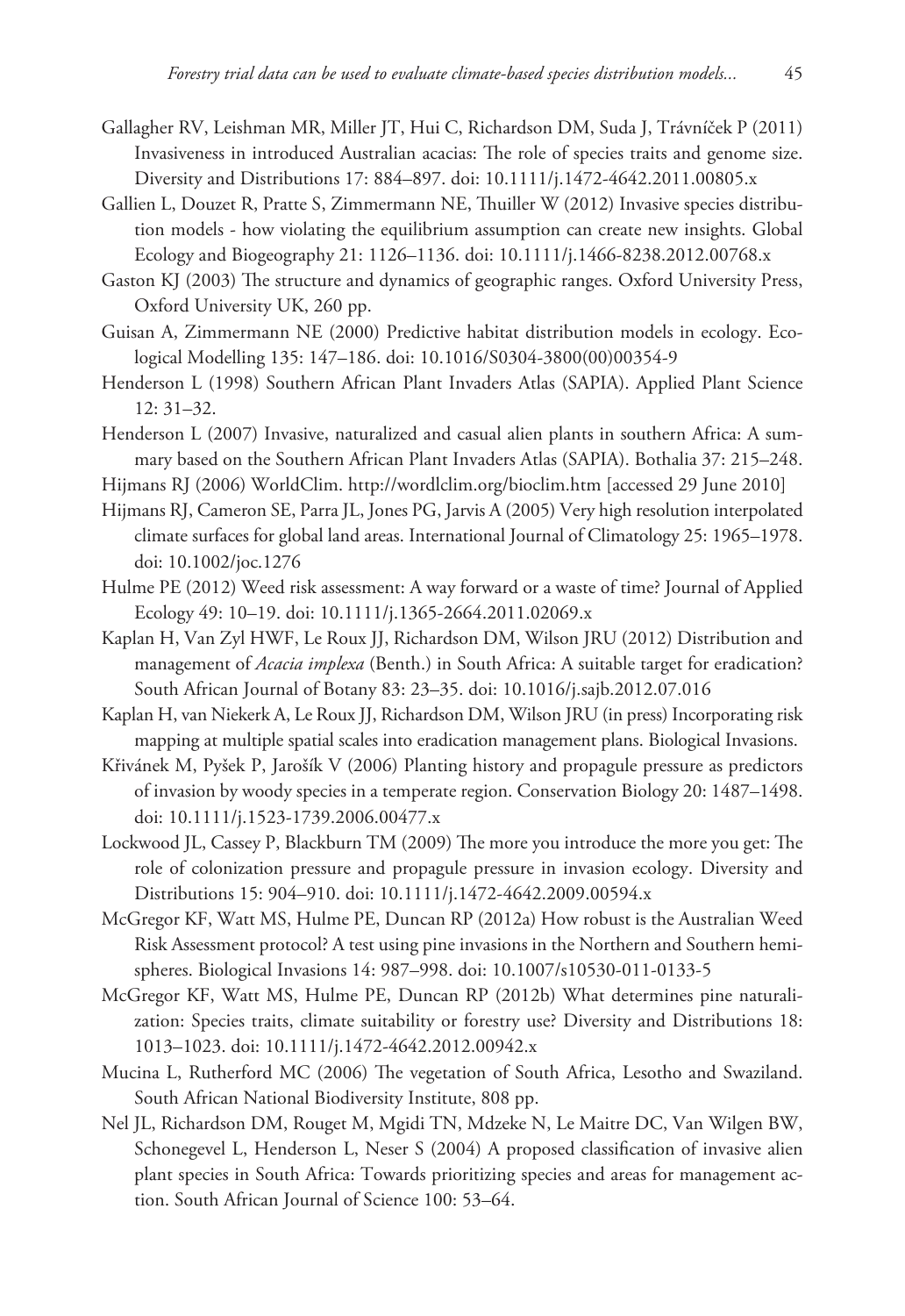- Nix HA (1986) A biogeographic analysis of Australian elapid snakes. In: Longmore R (Ed) Atlas of Elapid Snakes of Australia. Australian Government Publications Service, Cranberra, 4–15.
- Nuñez MA, Medley KA (2011) Pine invasions: Climate predicts invasion success; something else predicts failure. Diversity and Distributions 17: 703–713. [doi: 10.1111/j.1472-](http://dx.doi.org/10.1111/j.1472-4642.2011.00772.x) [4642.2011.00772.x](http://dx.doi.org/10.1111/j.1472-4642.2011.00772.x)
- Pauchard A, Cavieres LA, Bustamante RO (2004) Comparing alien plant invasions among regions with similar climates: Where to from here? Diversity and Distributions 10: 371–375. [doi: 10.1111/j.1366-9516.2004.00116.x](http://dx.doi.org/10.1111/j.1366-9516.2004.00116.x)
- Peterson AT (2003) Predicting the geography of species' invasions via ecological niche modeling. Quarterly Review of Biology 78: 419–433. [doi: 10.1086/378926](http://dx.doi.org/10.1086/378926)
- Peterson AT (2011) Ecological niche conservatism: A time-structured review of evidence. Journal of Biogeography 38: 817–827. [doi: 10.1111/j.1365-2699.2010.02456.x](http://dx.doi.org/10.1111/j.1365-2699.2010.02456.x)
- Peterson AT, Holt RD (2003) Niche differentiation in Mexican birds: Using point occurrences to detect ecological innovation. Ecology Letters 6: 774–782. [doi: 10.1046/j.1461-](http://dx.doi.org/10.1046/j.1461-0248.2003.00502.x) [0248.2003.00502.x](http://dx.doi.org/10.1046/j.1461-0248.2003.00502.x)
- Peterson AT, Soberón J, Sánchez-Cordero V (1999) Conservatism of ecological niches in evolutionary time. Science 285: 1265–1267. [doi: 10.1126/science.285.5431.1265](http://dx.doi.org/10.1126/science.285.5431.1265)
- Poynton RJ (1979a) Tree Planting in Southern Africa. The Eucalypts. Department of Forestry Pretoria. South Africa, 882 pp.
- Poynton RJ (1979b) Tree Planting in Southern Africa. The Pines. Department of Forestry Pretoria, South Africa, 576 pp.
- Poynton RJ (2009) Tree Planting in Southern Africa: Other Genera. Deapartment of Forestry Pretoria, South Africa, 773 pp.
- Pyšek P, Jarošík V, Pergl J (2011) Alien plants introduced by different pathways differ in invasion success: Unintentional introductions as a threat to natural areas. PLoS ONE 6: 1–11. art. no. e24890.
- Pyšek P, Křivánek M, Jarošik V (2009) Planting intensity, residence time, and species traits determine invasion success of alien woody species. Ecology 90: 2734–2744. [doi: 10.1890/08-0857.1](http://dx.doi.org/10.1890/08-0857.1)
- R Development Core Team (2008) R: a language and environment for statistical computing. Version 2.8.1. R Foundation for Statistical Computing, Vienna.
- Reichard SH, Hamilton CW (1997) Predicting invasions of woody plants introduced into North America. Prediccion de invasiones de plantas lenosas introducidas a Norteamerica 11: 193–203. [doi: 10.1046/j.1523-1739.1997.95473.x](http://dx.doi.org/10.1046/j.1523-1739.1997.95473.x)
- Richardson DM, Carruthers J, Hui C, Impson FAC, Miller JT, Robertson MP, Rouget M, Le Roux JJ, Wilson JRU (2011) Human-mediated introductions of Australian acacias - a global experiment in biogeography. Diversity and Distributions 17: 771–787. [doi:](http://dx.doi.org/10.1111/j.1472-4642.2011.00824.x) [10.1111/j.1472-4642.2011.00824.x](http://dx.doi.org/10.1111/j.1472-4642.2011.00824.x)
- Richardson DM, Pyšek P, Rejmánek M, Barbour MG, Dane Panetta F, West CJ (2000) Naturalization and invasion of alien plants: Concepts and definitions. Diversity and Distributions 6: 93–107. [doi: 10.1046/j.1472-4642.2000.00083.x](http://dx.doi.org/10.1046/j.1472-4642.2000.00083.x)
- Richardson DM, Rejmánek M (2011) Trees and shrubs as invasive alien species a global review. Diversity and Distributions 17: 788–809. [doi: 10.1111/j.1472-4642.2011.00782.x](http://dx.doi.org/10.1111/j.1472-4642.2011.00782.x)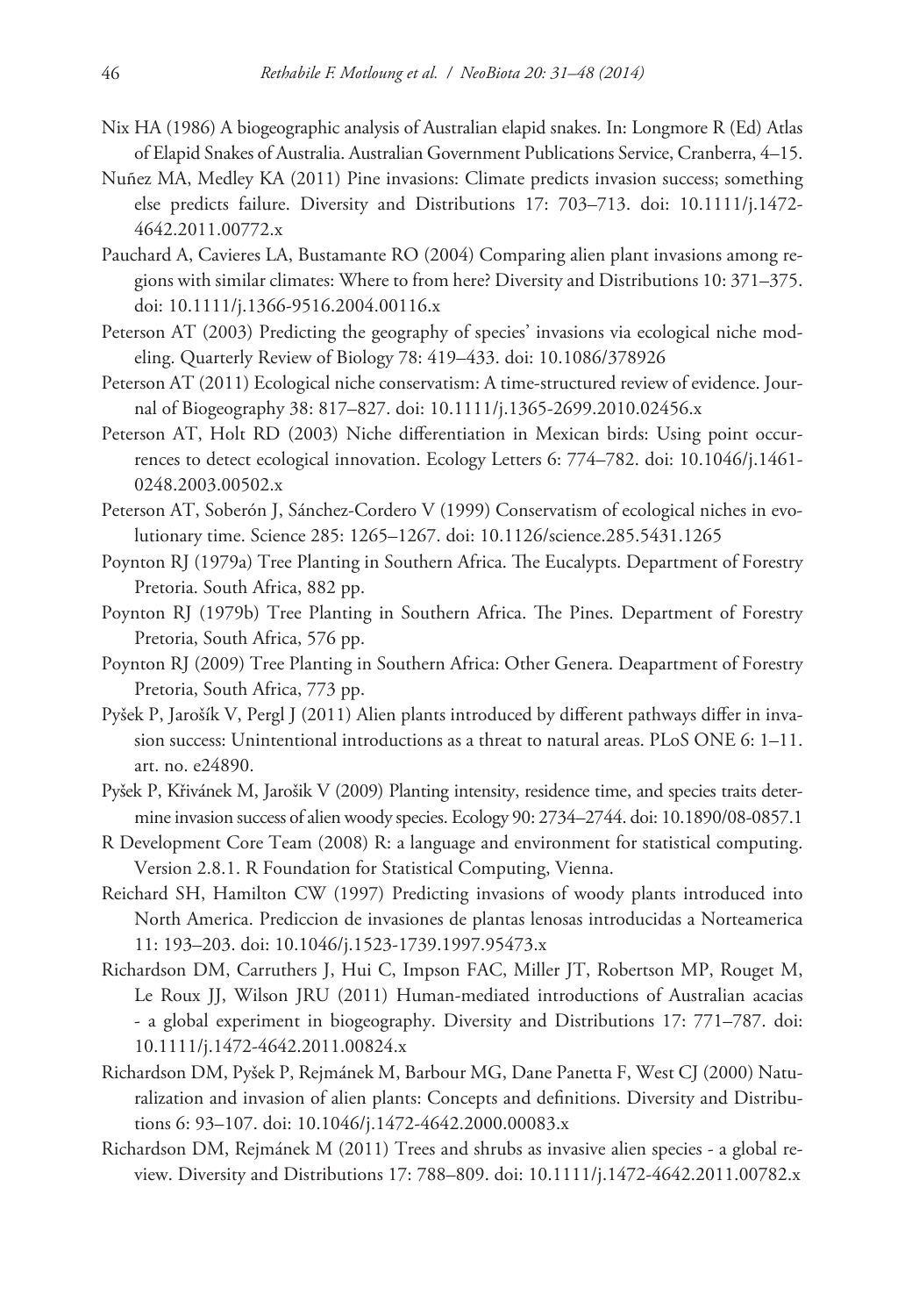- Rouget M, Richardson DM, Nel JL, Le Maitre DC, Egoh B, Mgidi T (2004) Mapping the potential ranges of major plant invaders in South Africa, Lesotho and Swaziland using climatic suitability. Diversity and Distributions 10: 475–484. [doi: 10.1111/j.1366-](http://dx.doi.org/10.1111/j.1366-9516.2004.00118.x) [9516.2004.00118.x](http://dx.doi.org/10.1111/j.1366-9516.2004.00118.x)
- Scott JK, Panetta FD (1993) Predicting the Australian weed status of southern African plants. Journal of Biogeography 20: 87–93. [doi: 10.2307/2845742](http://dx.doi.org/10.2307/2845742)
- Soberón J, Peterson A.T (2005) Interpretation of Models of Fundamental Ecological Niches and Species Distributional Areas. Biodiversity Informatics 2: 1–10.
- Steiner FM, Schlick-Steiner BC, Vanderwal J, Reuther KD, Christian E, Stauffer C, Suarez AV, Williams SE, Crozier RH (2008) Combined modelling of distribution and niche in invasion biology: A case study of two invasive *Tetramorium* ant species. Diversity and Distributions 14: 538–545. [doi: 10.1111/j.1472-4642.2008.00472.x](http://dx.doi.org/10.1111/j.1472-4642.2008.00472.x)
- Thompson GD, Robertson MP, Webber BL, Richardson DM, Le Roux JJ, Wilson JRU (2011) Predicting the subspecific identity of invasive species using distribution models: *Acacia saligna* as an example. Diversity and Distributions 17: 1001–1014. [doi: 10.1111/j.1472-](http://dx.doi.org/10.1111/j.1472-4642.2011.00820.x) [4642.2011.00820.x](http://dx.doi.org/10.1111/j.1472-4642.2011.00820.x)
- Thuiller W, Richardson DM, Rouget M, Procheş Ş, Wilson JRU (2006) Interactions between environment, species traits, and human uses describe patterns of plant invasions. Ecology 87: 1755–1769. [http://0-dx.doi.org.innopac.up.ac.za/10.1890/0012-](http://0-dx.doi.org.innopac.up.ac.za/10.1890/0012-9658(2006)87[1755:IBESTA]2.0.CO;2) [9658\(2006\)87\[1755:IBESTA\]2.0.CO;2](http://0-dx.doi.org.innopac.up.ac.za/10.1890/0012-9658(2006)87[1755:IBESTA]2.0.CO;2)
- Van Wilgen BW, Dyer C, Hoffmann JH, Ivey P, Le Maitre DC, Moore JL, Richardson DM, Rouget M, Wannenburgh A, Wilson JRU (2011) National-scale strategic approaches for managing introduced plants: Insights from Australian acacias in South Africa. Diversity and Distributions 17: 1060–1075. [doi: 10.1111/j.1472-4642.2011.00785.x](http://dx.doi.org/10.1111/j.1472-4642.2011.00785.x)
- Williamson M, Fitter A (1996) The varying success of invaders. Ecology 77: 1661–1666. [doi:](http://dx.doi.org/10.2307/2265769) [10.2307/2265769](http://dx.doi.org/10.2307/2265769)
- Wilson JRU, Gairifo C, Gibson MR, Arianoutsou M, Bakar BB, Baret S, Celesti-Grapow L, Ditomaso JM, Dufour-Dror JM, Kueffer C, Kull CA, Hoffmann JH, Impson FAC, Loope LL, Marchante E, Marchante H, Moore JL, Murphy DJ, Tassin J, Witt A, Zenni RD, Richardson DM (2011) Risk assessment, eradication, and biological control: Global efforts to limit Australian acacia invasions. Diversity and Distributions 17: 1030–1046. [doi:](http://dx.doi.org/10.1111/j.1472-4642.2011.00815.x) [10.1111/j.1472-4642.2011.00815.x](http://dx.doi.org/10.1111/j.1472-4642.2011.00815.x)
- Wilson JRU, Richardson DM, Rouget M, Procheş Ş, Amis MA, Henderson L, Thuiller W (2007) Residence time and potential range: Crucial considerations in modelling plant invasions. Diversity and Distributions 13: 11–22. [doi: 10.1111/j.1366-9516.2006.00302.x](http://dx.doi.org/10.1111/j.1366-9516.2006.00302.x)
- Zenni RD, Wilson JRU, Le Roux JJ, Richardson DM (2009) Evaluating the invasiveness of *Acacia paradoxa* in South Africa. South African Journal of Botany 75: 485–496. [doi:](http://dx.doi.org/10.1016/j.sajb.2009.04.001) [10.1016/j.sajb.2009.04.001](http://dx.doi.org/10.1016/j.sajb.2009.04.001)
- Zhu L, Sun OJ, Sang W, Li Z, Ma K (2007) Predicting the spatial distribution of an invasive plant species (*Eupatorium adenophorum*) in China. Landscape Ecology 22: 1143–1154. [doi: 10.1007/s10980-007-9096-4](http://dx.doi.org/10.1007/s10980-007-9096-4)